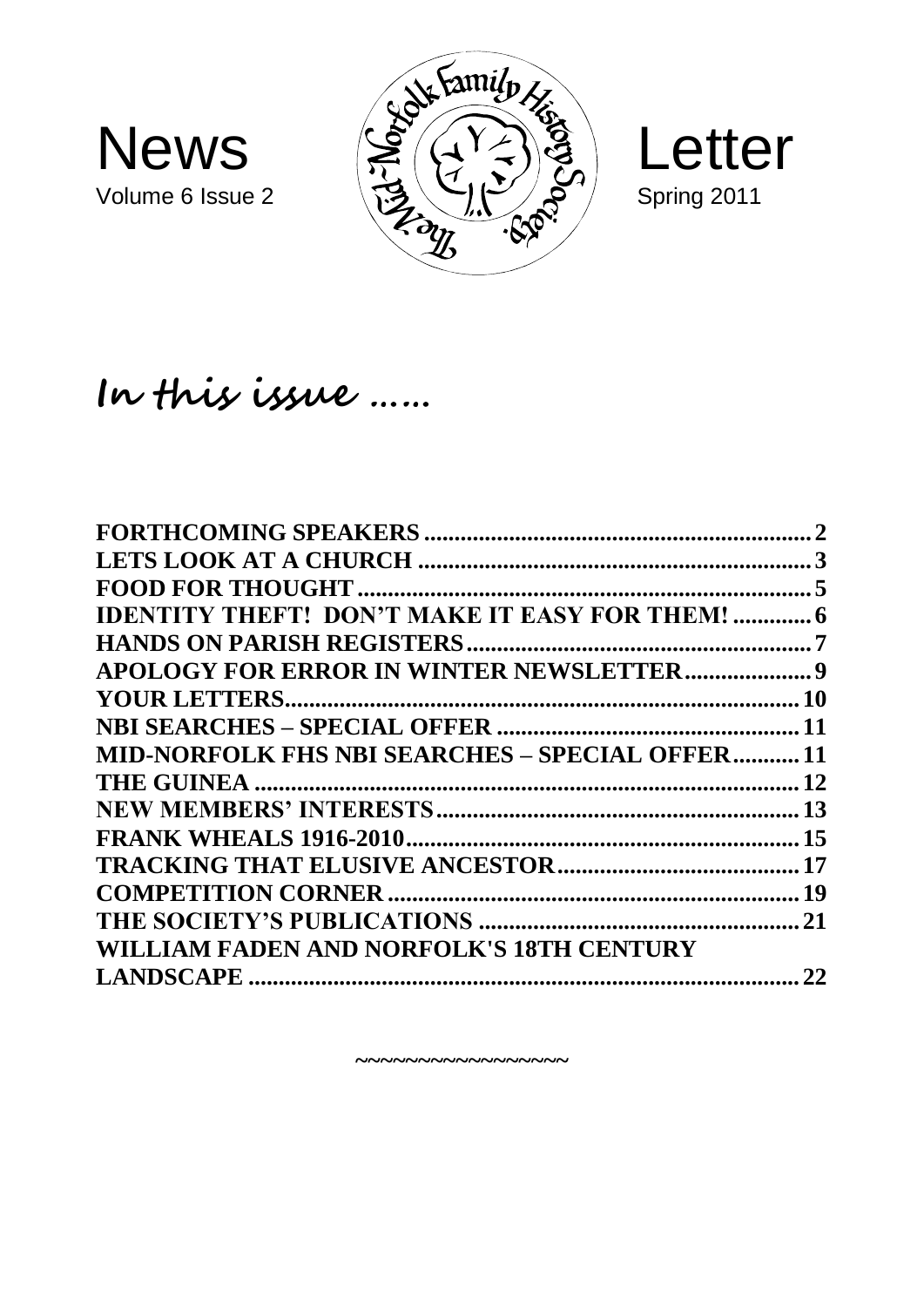#### **A few words from your Editor …**

I have recently retired from work and one of my ambitions is to progress further with my family history research, but so far I do not seem to have got very far, something always seems to get in the way. There is more information on line now than ever and the available websites are too numerous to list. One point I cannot decide on is which format to use – word processor or family history software.

It would be very interesting to hear how you write up your family history, so please write in and I will publish your letters.

Also, please write to me if you have any interesting stories about your research, have you discovered something exciting about an ancestor?

I look forward to hearing from you.

**Format for Newsletter Contributions** …. Preferably typed using Microsoft Word or Works, or handwritten, then please either:

- email the file to me at [Familyhis@aol.com](mailto:Familyhis@aol.com) or
- post handwritten copy/CD/floppy disk, to me at the address on the back of the Newsletter

#### **Deadline for inclusion in the next Newsletter – 20th April 2011**  *Kate (Editor)*

#### **FORTHCOMING SPEAKERS**

| 16 March 2011 | <b>Hugenot Ancestry by Michael Gandy</b>                |
|---------------|---------------------------------------------------------|
| 20 April 2011 | Family History at your finger tips by Meryl Catty       |
| 18 May 2011   | Researching the 2nd Boer War - 1899-1902 by Jim<br>Lees |
| 15 June 2011  | Families in East India Society by Peter Bailey          |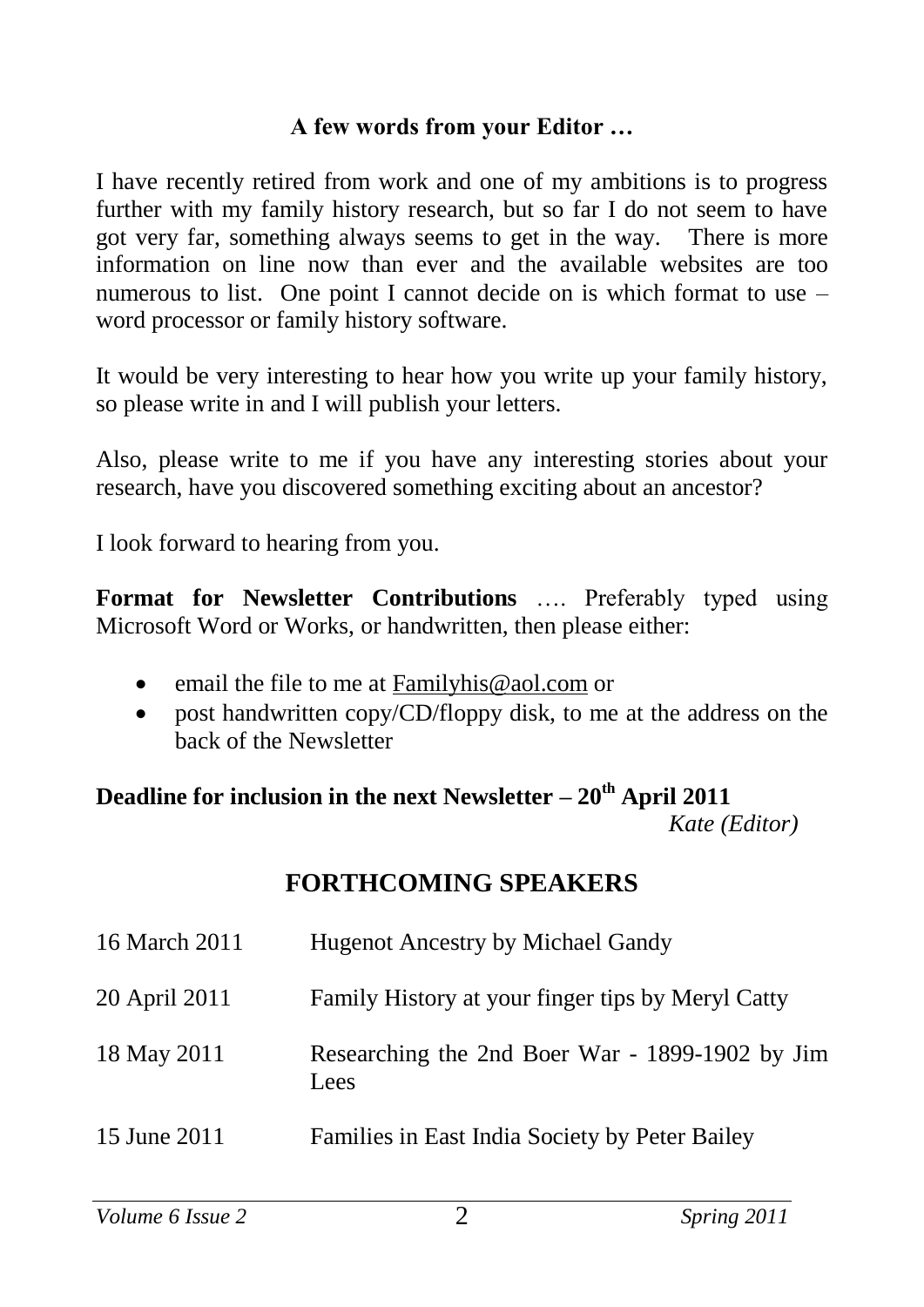#### **LETS LOOK AT A CHURCH No.61 – St Peter, Billingford**



With its striking crenellated octagonal tower St Peter's, standing as it does on a slight rise, is an imposing sight and must have once dominated the important medieval route from Lynn to Norwich. Billingford, only about 6 miles from Dereham but seemingly more isolated, is not a large village, little more than a hamlet, its population numbering just over two hundred at the last count. An ancient burial mound containing an urn along with pottery and coin finds suggest however that there have been people living here since at least Roman times - there may have even been a villa in the area, the settlement growing near a crossing of the Wensum long before there was ever a church. The present St Peter's which is a Grade I listed building possibly has its origins in the  $14<sup>th</sup>$  century but is mainly Perpendicular with alterations and additions continuing up to fairly recent times – H. Munro Cautley sums it up succinctly as 'a good church but much modernised', and also notes that it is relatively large considering its situation. Passing through a small porch of red brick which contrasts vividly with the flint of the rest of the building, one enters the noticeably uncluttered and spacious interior which at the time of our visit was beautifully decked out for a flower festival and walking to the front of the building, we briefly examined a window depicting a rather anxious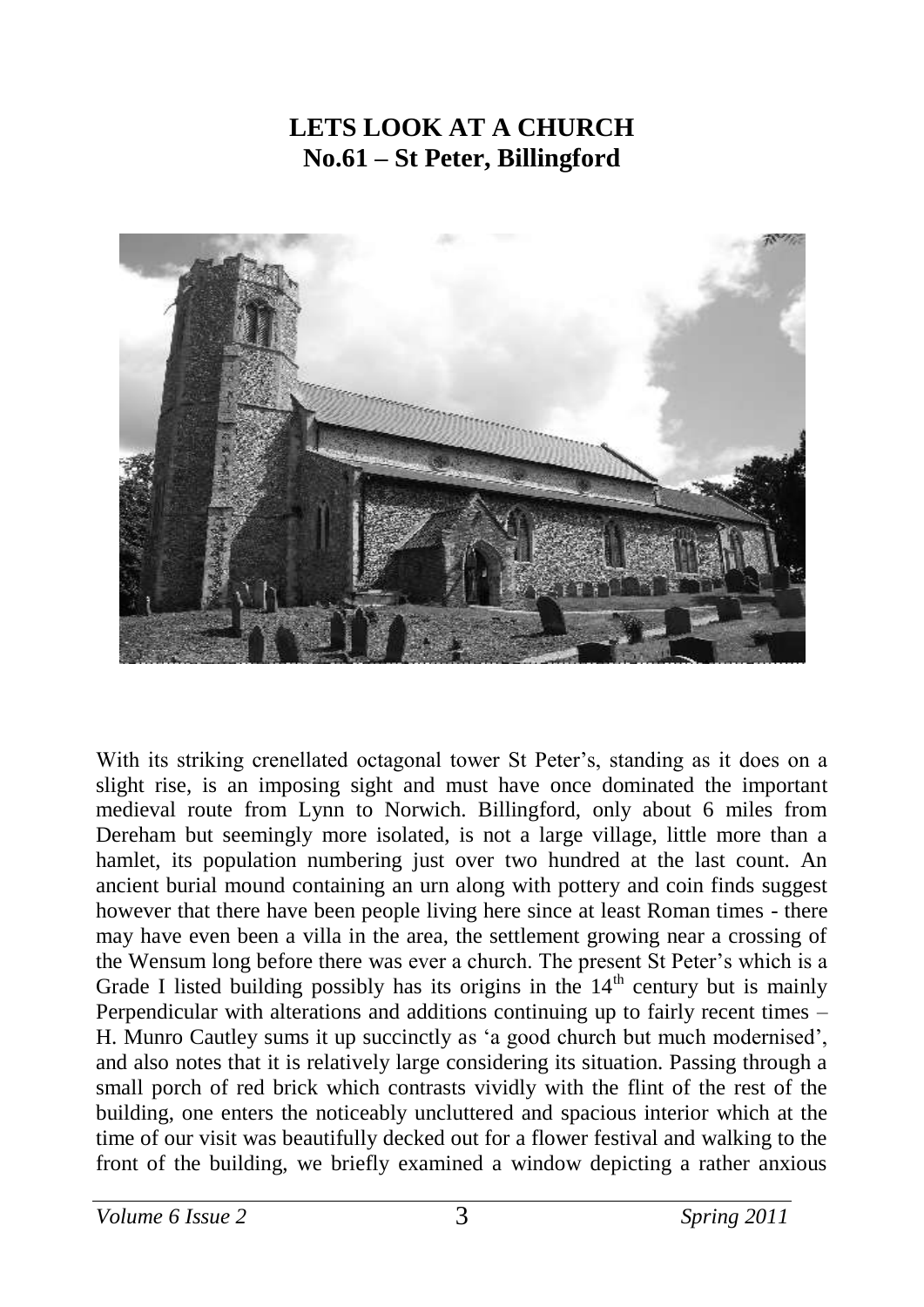looking Peter, the church's patron saint, clutching the key to the kingdom of heaven and pointing at an open book bearing a legend which reminds us that he is indeed an Apostle and presumably not to be messed with. We were immediately drawn towards the giant  $16<sup>th</sup>$  century eagle lectern with angry visage and cruel beak cast in latten an alloy of copper and zinc often used for memorial brasses and which Mortlock & Roberts tell us came, like other East Anglian examples, from the same foundry as the one in St Mark's Venice. This great bird which must weigh a ton stands astride the orb of the world on an equally massive base and is somewhat unusual being, unlike most similar eagle lecterns, of unpolished finish but impressive nevertheless. Not that this is the only international connection which tiny Billingford has for Arthur Mee entertainingly tells us of one Sir Simon Burley who lived in the village long ago and after rising to the position of ambassador under Richard the Second was charged with the mission of escorting Anne of Bohemia to England to be queen. Unfortunately, his career took a turn for the worst in later years and he ended his life on Tower Hill, victim of the headsman's axe. Back to St Peter's, the font is worth a mention, being in the form of a huge squat bowl supported on five pillars and of seemingly great age, its sides carved with arches and the whole octagonal in shape like the church tower itself. The massive pulpit, also of stone is, like the pews which have the typical poppyheads, Victorian but seems to complement the font quite nicely as they face each other at opposite ends of the building. Leaving St Peter's, we met the churchwarden who drew our attention to the tiny brick schoolhouse with flint decorated ends and crow-stepped gables which dates from the  $19<sup>th</sup>$  century and which is used for services in winter due to the small numbers of the congregation and the impracticability of keeping the church warm enough. It is strange to think that it was not uncommon for Victorian school buildings to be built near churchyards. Perhaps contemplation of the graves acted as a *memento mori* for their young occupants! On a more cheerful note, for those who fancy a run out in the country we would recommend St Peter's, Billingford but take a road atlas.

The original parish registers are held at the Norfolk Record Office (Cat. Ref. PD210) and comprise Baptisms 1744-1927, Marriages 1744-1975, Burials 1744- 1812 and Banns 1755-1901. Microform copies cover the same dates but Archdeacon's and Bishop's Transcripts start at 1600 and end in 1885 for Baptisms & Burials and 1837 for Marriages. The parish chest includes Terriers (registers of landed property described by site, boundaries & acreage) 1806-1980, Tithe rent charge accounts 1848-1893, Churchwardens' vouchers 1866-1893, Overseers' accounts 1747-1811 and papers relating to day school and night school 1857-1870.

*Roderic & Denise Woodhouse*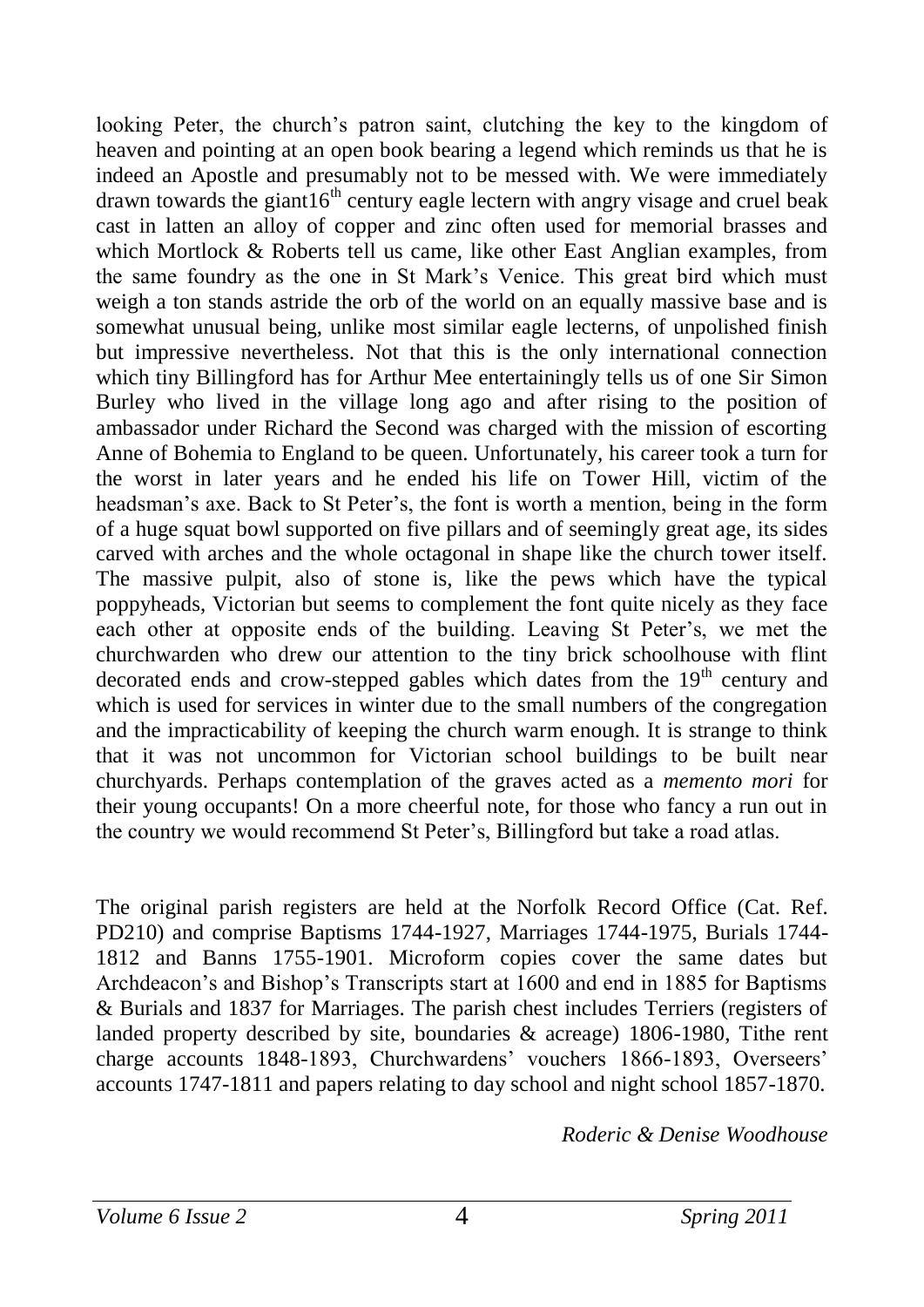#### **FOOD FOR THOUGHT**

#### You can choose your Friends but not your Relatives

From a family history aspect, I have often thought it would be nice to have a really unusual surname - how much easier to research, if virtually every occurrence of a name was yours. I remember, from my days in the RAF, seeing John Whalebelly's name on the formal Dining-in menu cards, as bandmaster, and thinking what a strange name, although I didn't think I would like one quite that unusual, especially from my children's point of view!

In many ways, I owe my enthusiasm for family history to Don McLean, our President, who I first met at RAF Swanton Morley, where we both worked in the same department. Don ran the Station Family History Club, we became good friends and later founded the MNFHS together. He is second cousin to yesterday's famous Australian cricketer, Dennis Lillee and he used to say, "if you ever come across a *Lillee* spelt like that he will be mine". Well I did - on my wife's side. Four/five generations back Don and Shirley have a common ancestor, Mark Lillee. It is hard to believe that the son of a Glaswegian, married to a Norfolk Dumpling, was related to the daughter of a long line of Kentish Ag Labs, but it is true. And there is more, we discovered that Don and Shirley were actually born, albeit 10 years apart, in not just the same village, but the same two-bedroom cottage, at Manston in Kent - probably in the same room!

Returning to John Whalebelly, many years ago, we met his daughter, Jean. No longer a Whalebelly, her ex-husband had saddled her with the surname Loizou, which few of us could pronounce, let alone spell. Jean of course, was destined to become the Society's Editor, but before that, she and I spent a morning every week, over a two-year period, recording the memorial inscriptions, in Watton churchyard. During that time I met many of her Whalebelly ancestors, most unable to speak, for they reside there permanently, telling their stories on epitaphs in stone.

Just over a year ago, Shirley and I, were privileged to act as witnesses at Don and Jean's wedding ceremony. We were already related to my good friend Don Mclean, with his exceedingly common surname, but now by marriage, undoubtedly many times removed, also to Jean, nee Loizou, late Whalebelly, with her almost unique surname. How does the saying go? You can choose your friends but not your relatives? I seem to have chosen my friends and they have somehow turned out to be my relatives too! TFG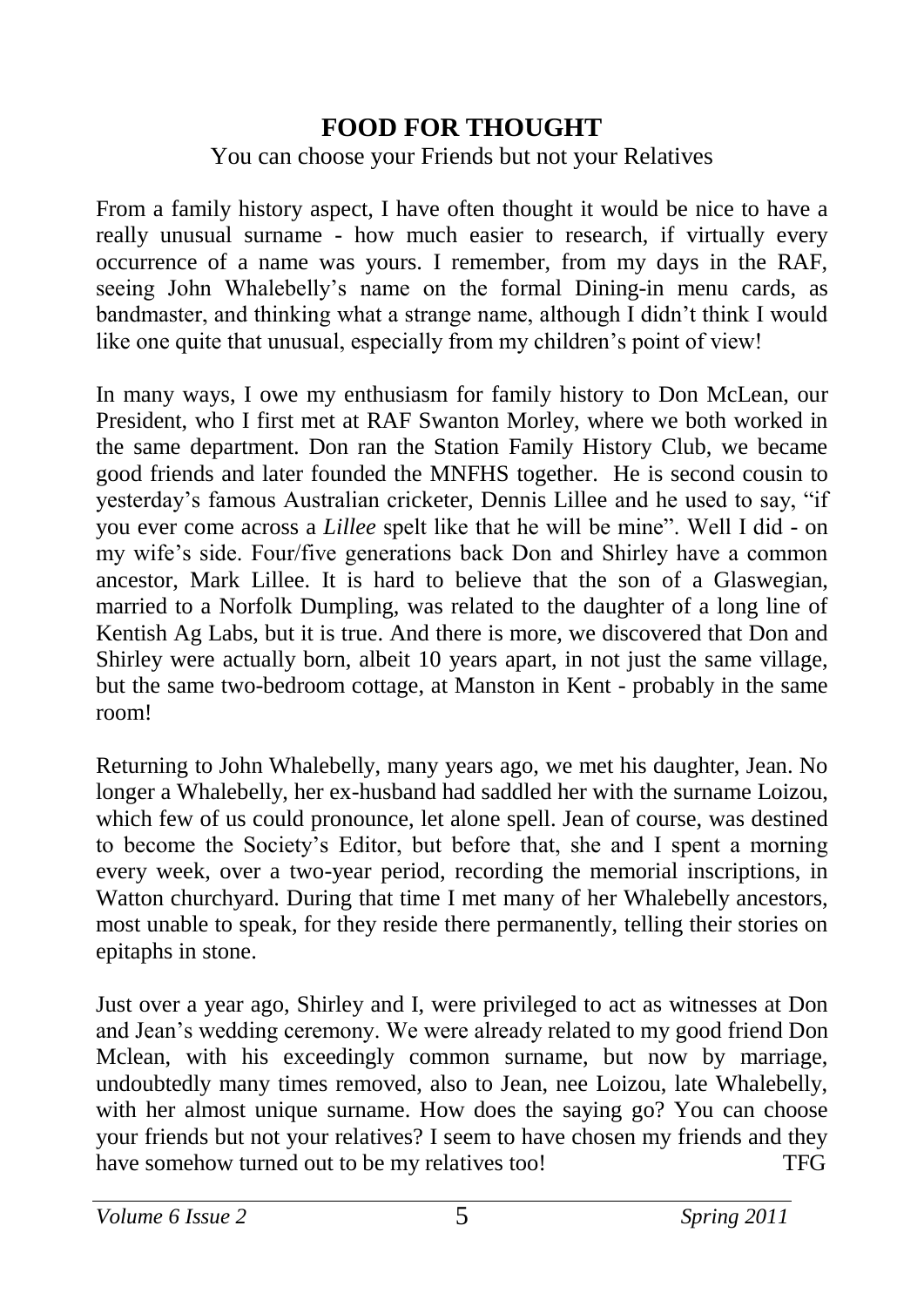#### **IDENTITY THEFT! DON'T MAKE IT EASY FOR THEM!**

Identity theft is a real threat nowadays, and it is up to us all to make every effort to keep personal information belonging to ourselves and fellow Society members safe.

The Mid-Norfolk Family History Society takes every care to ensure that any personal details you have submitted are kept confidential. Your details are published in the Members' Interests Directory for the sole purpose of providing means of contact to aid family history research and are intended for use by Society Members only and not for general distribution.

We are therefore asking you take care when destroying last year's Members' Interests Booklet. Please would you *shred or burn* the booklet when you have finished with it.

If you have any queries or problems please contact Kate (Editor).

# **Who Do You Think You Are? Live The National History Show**

**~~~~~~~~~~~~~~**

# **25-27 February 2011**

# **Olympia London**

**For details see …<http://www.whodoyouthinkyouarelive.co.uk/>**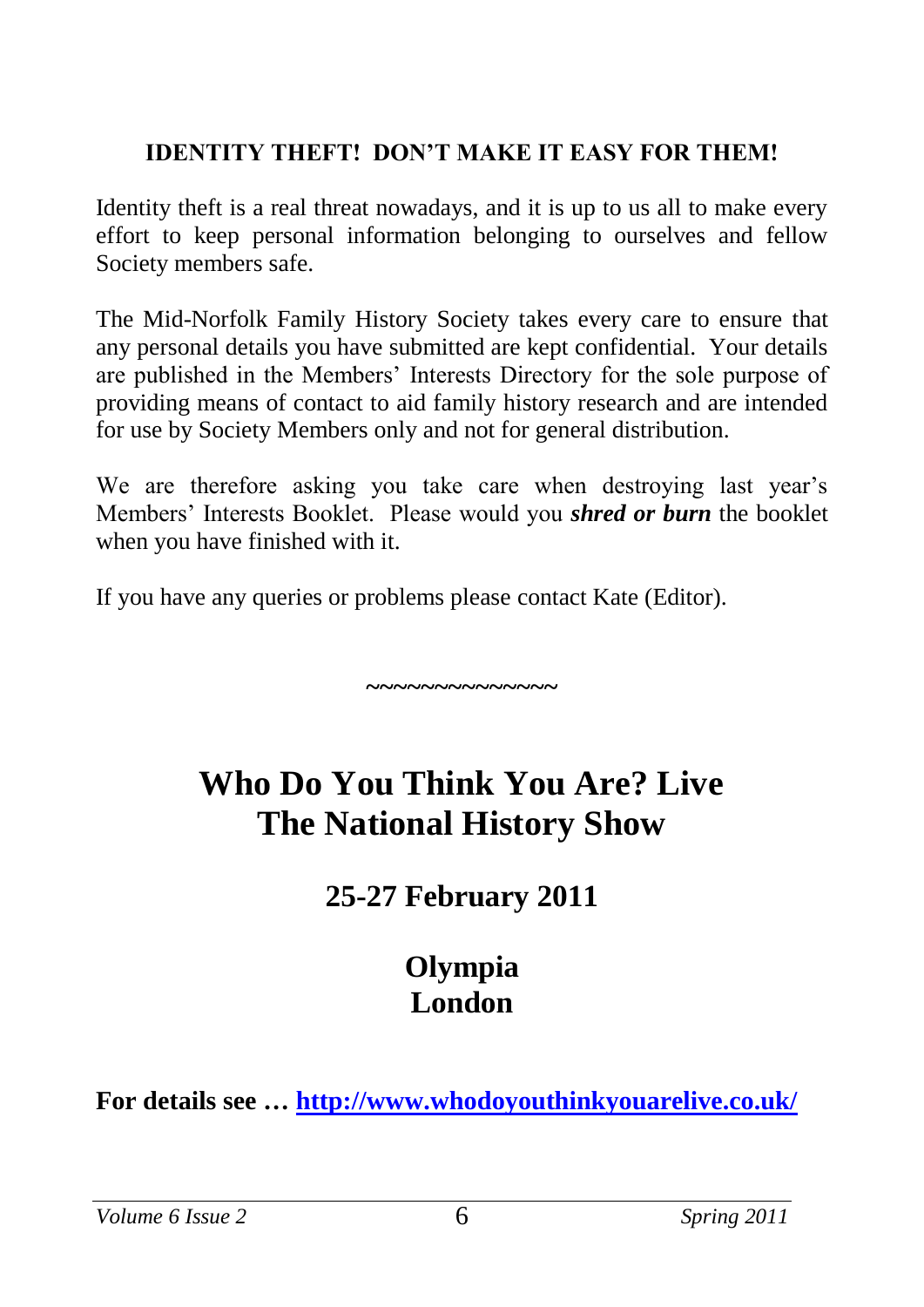# **HANDS ON PARISH REGISTERS**

At the January meeting Gill Blanchard gave a very interesting presentation on Parish Registers, and gave everyone something to think about.

Gill had prepared some extracts from PRs and members were asked to sort out the relationships from the entries, as follows …..

Look at the following transcripts of parish entries. These all relate to the same *family in one way or another. Make a note of the information included and see if you come up with possible relationships. Note any entries that don't appear to fit with others and say why. Now ask yourself:*

*What does this tell me? What doesn't this tell me I want to know? Where can I go from here?*

#### **Shropham Norfolk Parish Registers**

Baptisms 1776 Sarah the Daughter of George and Margrett Burlingham was baptized March  $7^{\text{th}}$ . 1776.

Marriages 1798

P.44. No.132. Joseph Seaman of this parish Singleman and Sarah Burlingham of the same parish Singlewoman by Licence Eleventh September 1798 Both signed. Witnesses: George Burlingham. Isaac Seaman, x

#### **East Bradenham Norfolk Parish Registers**

Baptisms 1802 Joseph son of Joseph & Sarah Seaman born 24 Dec<sup>r</sup> & bapt 26 Dec<sup>r</sup> 1804 Isaac Son of Joseph & Sarah Seaman June 24

#### **Briston Norfolk Parish Registers**

Baptisms 1830 P.58. No.463. Born May. 8. Baptized June 15th. Georgiana daur' of Joseph [&] Sarah Seaman. [late] Castlaw. Briston. Miller. 1831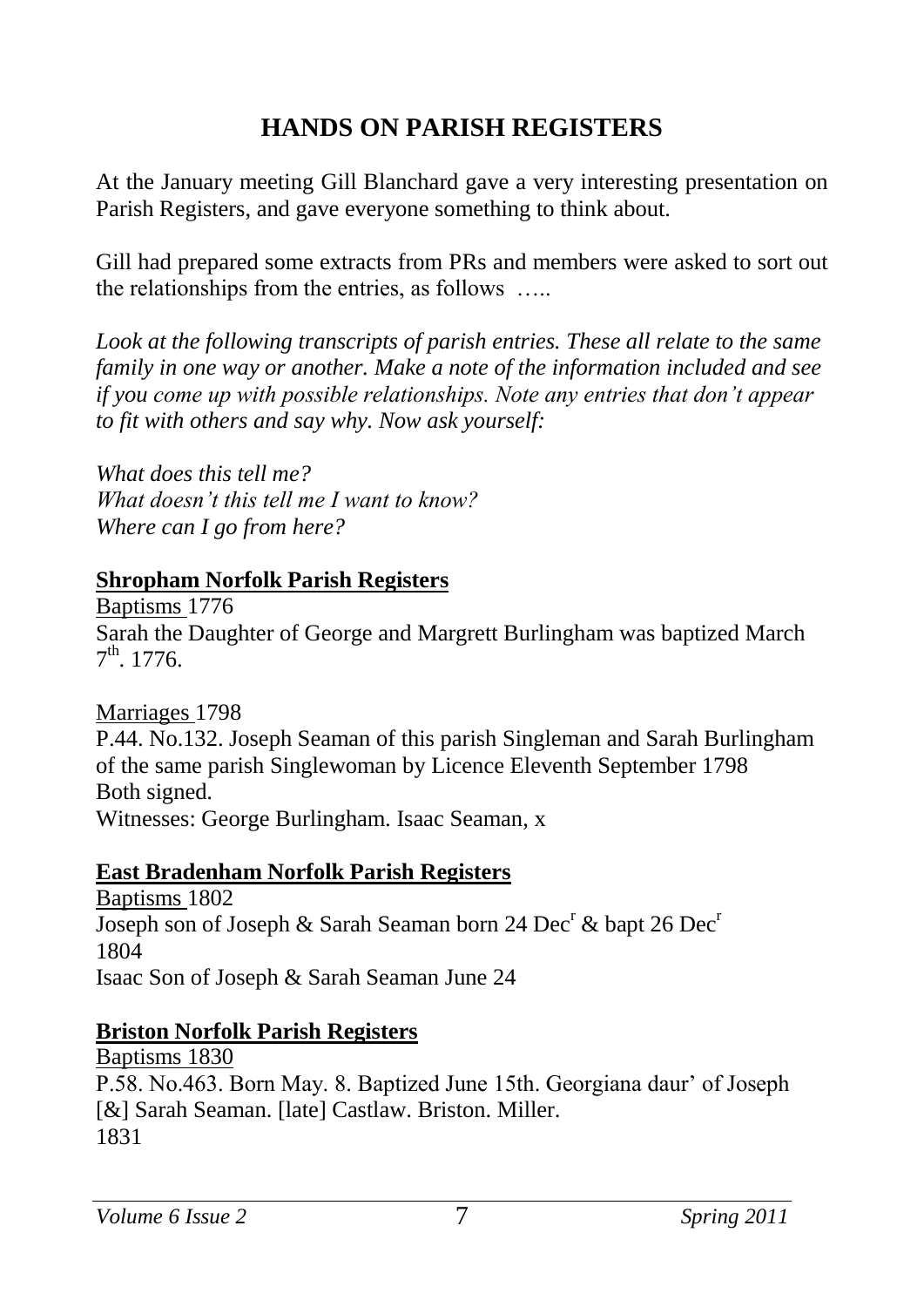P.63. No.500. Born 30 June. Baptized 1831. 8 July privately. Mary-Ann daur of Joseph [&] Sarah Elizabeth Seaman [late] Castlaw. Briston. Miller.

#### **Trinity Church Marylebone Middlesex Parish Registers**

Baptisms 1835 P.43. No.342. 1835 September 6th. Isaac [of] Joseph and Sarah Elizabeth Seaman. 43 Munster Street. Dairy Man

#### **Norwich St. Martin at Oak Norfolk Parish Registers**

Marriages 1826 P.98. No.294. Isaac Seaman Bachelor of Reedham Norfolk and Maria Christmas Wright Spr. of this Parish by Licence twenty fifth April 1826 Both signed Witnesses: Wm. Bulwer. Elizabeth Smith.

#### **East Rudham Norfolk Parish Registers**

Marriages 1829 P.31. No.93. Joseph Seaman of Burnham Overy and Sarah Castlaw of this Parish by Licence fifteenth June 1829 Both signed. Witnesses: James John Groom. Jane Bishop.

#### **Burgh Castle Norfolk Parish Registers**

Burials 1821 P.6. No.43. Ann Seaman. Abode: Reedham. Buried: 1821 Sept:r 25th. Age: 7 years. 1834 P.17. No.130. Fanny Wright Seaman. Runham. 1834 Jan 2. Age: Mos 4.

#### **Old Catton Norfolk Parish Registers**

Burials 1842

P.53. No.424. Isaac Seaman. Gt. Yarmouth. Norfolk. Decr 23 1842. Age: 38 years.

Source: Gill Blanchard This item is copyright and should not be used without Gill Blanchard's permission.

Website: <http://www.pastsearch.co.uk/>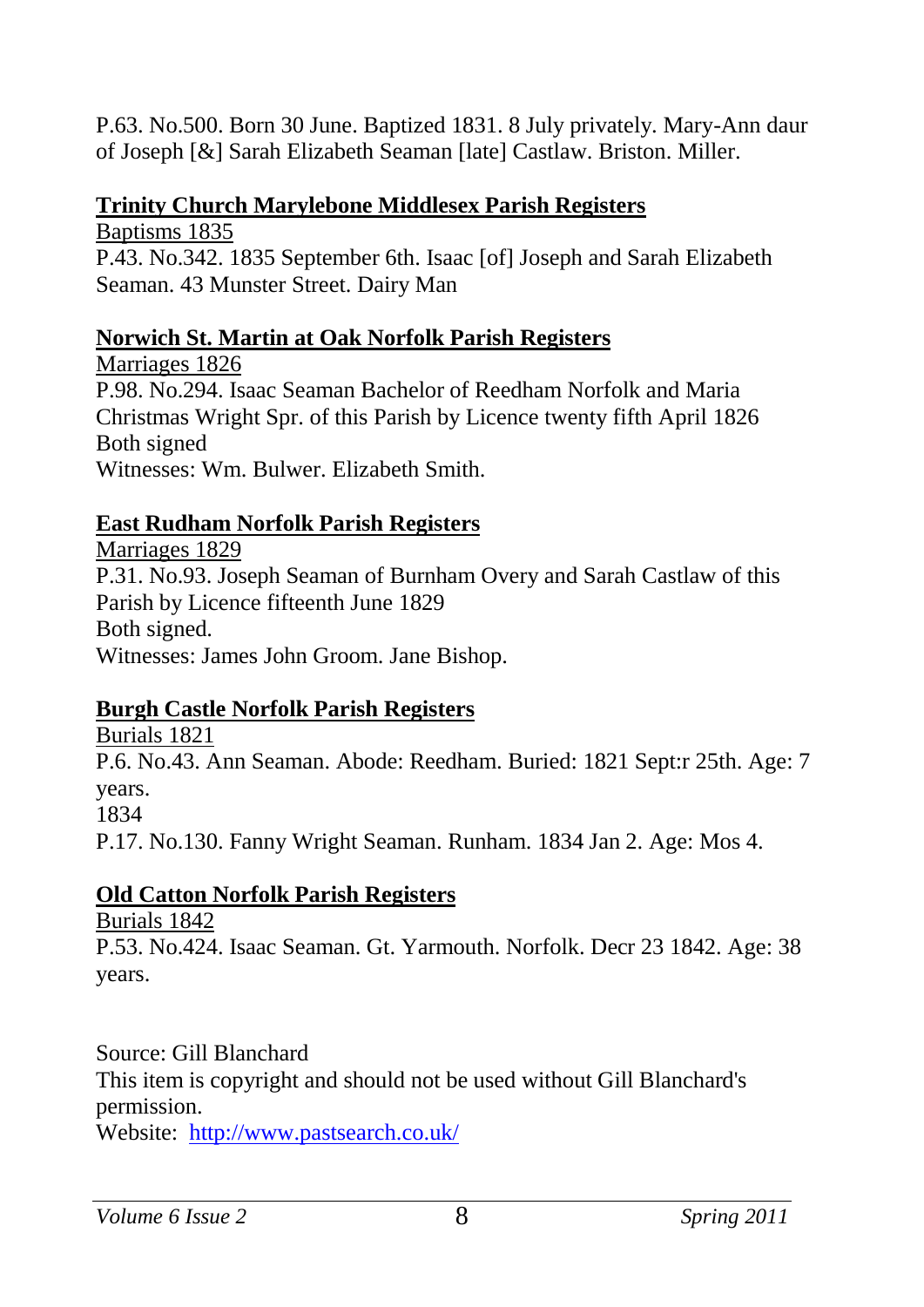### **APOLOGY FOR ERROR IN WINTER NEWSLETTER**



I was really pleased with the reproduction of my photograph of the Stuart Royal Arms in our winter edition of the Newsletter (page 11). Maybe the actual photograph could have been better – a ten foot step ladder (not something I normally carry in my car) would have enabled me to reduce the 'tapered' effect, but the actual detail of this 400 year old

painting came out better than I could have hoped for. How does the saying go? A picture is worth a thousand words! Perhaps I should have left it at that and forgotten about the 250 or so words that accompanied it for the two mistakes were definitely NOT deliberate ones.

Firstly, of course the Royal Arms are in Great Witchingham church NOT *North Witchingham* (there is no such place in Norfolk). But worse, the thrust of the piece, a twist on the Julian calendar whereby someone can appear to be buried before being born, was ruined by my second error. I wrote that Charles II was proclaimed king in May 1661, instead of 1660, which made complete nonsense of the whole thing. I would like to think that our Newsletter is 'easy reading' and to those readers, who may have struggled to make sense of it, I can only say sorry.

When I apologised to Kate, our editor, she admitted that, she didn't always read my submissions thoroughly because they were always error free! What an accolade, but also a warning to us all. However, don't let my experience put you off sending in your articles and snippets. It is rare for errors not to be spotted BEFORE the Newsletter goes to print and even if the occasional one does get through, so what? Even mistakes have a positive side – it will be a long time before I forget that Charles II regained his throne on **14 May 1660,**  information which will almost certainly never be needed in the quest for my family history but may come in useful someday, maybe in a pub-quiz or something similar!

*Tom*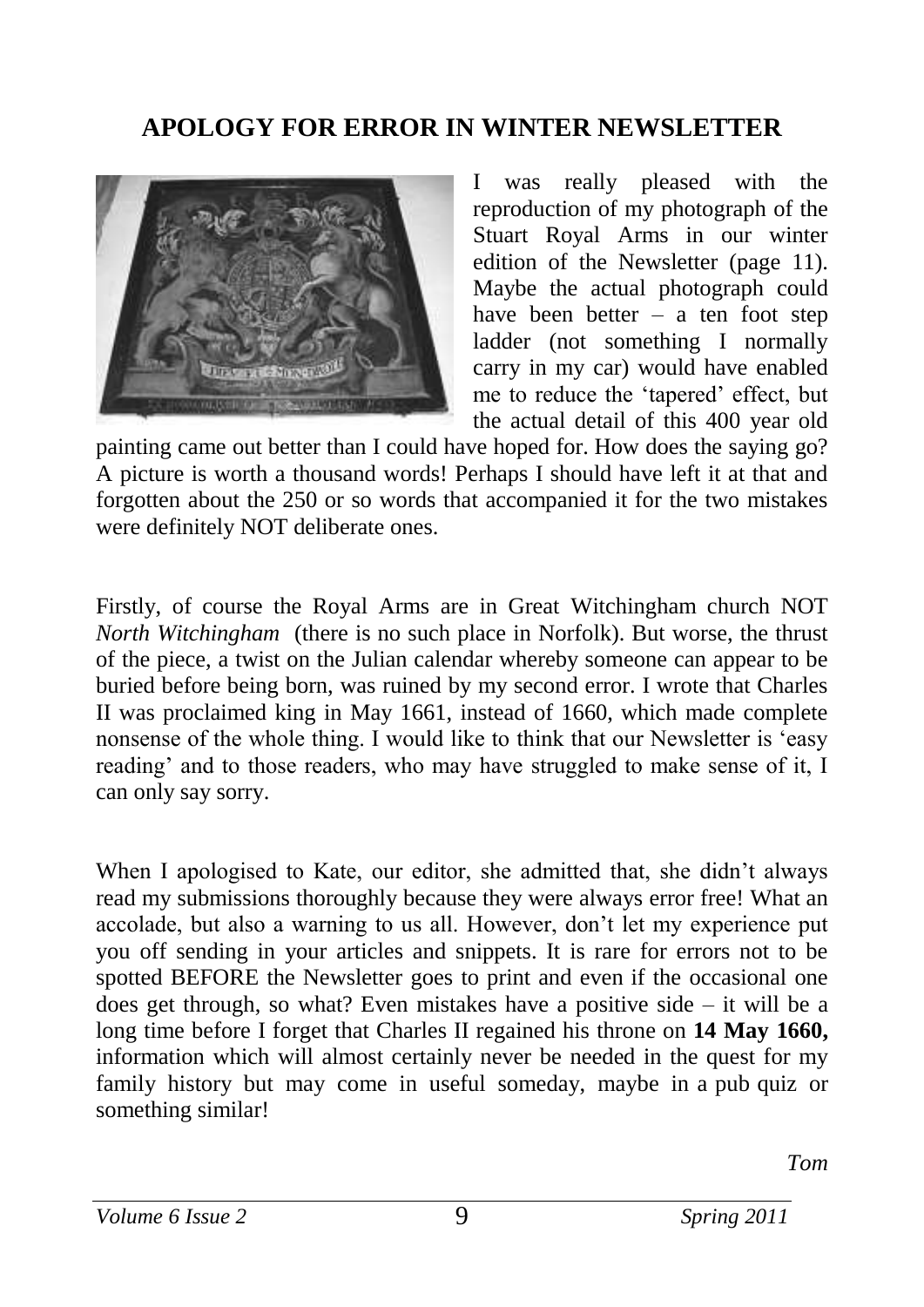### **YOUR LETTERS**

Mike Christelow from Cheshire has asked for help … he writes …

*I am trying to validate some family history details associated with West Bradenham in the early 1800s. I'm looking for facts, as such, but I am hoping for some local professional opinion.*

*The 1841 census records a Thomas Tennant, Mary Tennant (wife) and Maria Tennant (daughter) living in West Bradenham, with Thomas's father Barton or Burton Tennant. Thomas, an agricultural labourer was botn 1806 (approx), Mary in 1818 in Burnley and Maria in 1840.*

*I believe this Thomas Tennant was attested into the 97th Regiment of Foot in April 1824, in West Bradenham. The army records available in the National Archives show a Thomas Tarrant or Tannant, age 17, recruited in 1824. Apparently Thomas could not write so the details will have been recorded by the recruiting officer.*

*I'm interested in understanding how dialect and accent might have contributed to Thomas being recorded other than Tennant when enlisting, but I don't know enough about the Norfolk accent / dialogue to make a judgement on this. Thomas appears as a Tennant in the 1841 census but died in 1843, however his wife Mary continued to be known as a Tennant even after returning to Lancashire and before subsequently remarrying in 1846.*

*So, I'm hoping someone in your Society may be able to comment on the dialect possibility that might lead to Tennant being heard as Tarrant or Tannant. Having a knowledgeable local opinion on this would help firm the possibility that the soldier in the 97th Foot is the same as the labourer who later appeared in the 1841 census. Thomas is my great great great grandfather, hence my interest!*

If anyone can help please contact Kate (Editor) who will pass your reply on.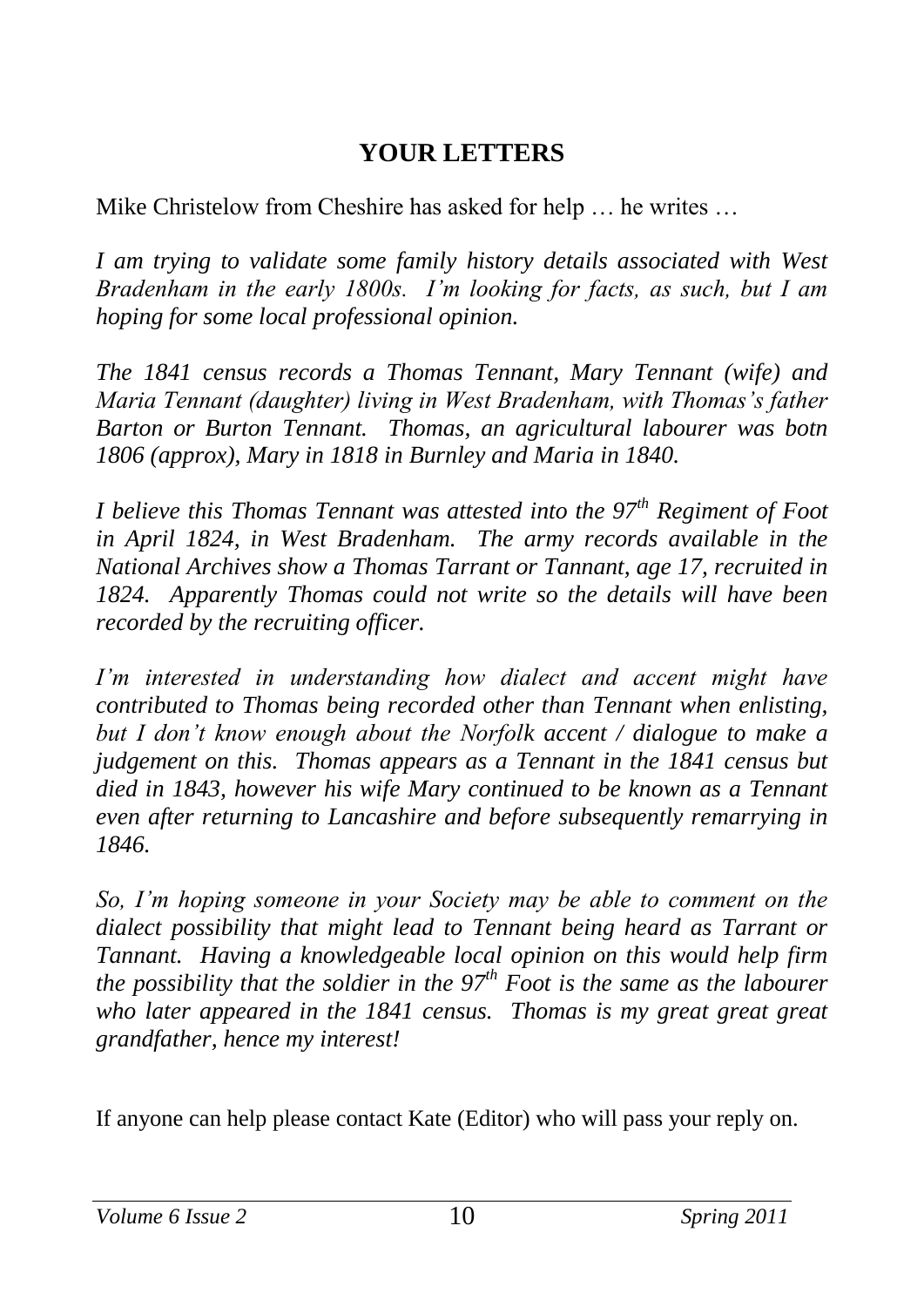# **MID-NORFOLK FHS NBI SEARCHES – SPECIAL OFFER**

### **Mid-Norfolk FHS National Burial Index Project**

- i) The society's Mid Norfolk Burial Index is a database of entries taken from burial registers within an approximate 10 mile radius of Dereham. The society provides a reduced version to the National Burial Index at the Federation of Family History Societies. All Parishes are included for the period of 1813-1837, but the project is ongoing and most are covered more extensively. It currently holds in excess of 136,000 entries.
- ii) This search lists the forename/s of all deceased persons with that surname within the database, together with their date and place of burial along with further information (if included in the original entry) such as age, marital status, relationship and occupation. A list of all parishes and dates included is provided with the search results.

*During the month of March 2011* Mid-Norfolk Family History Society National Burial Index (NBI) searches, as detailed above, will be free to Society Members under the following conditions:

- Applications will be accepted by post or email but the results *will be sent to you by email.*
- Applies only to applications *received during the month of March 2011.*.
- You may request searches of any number of names.
- If you want the results by letter then the normal charges will apply (£1 per name for members).

Search requests to me please ... [familyhis@aol.com](mailto:familyhis@aol.com) or if by letter, to my address, which you will find on the back cover of this Newsletter.

*Kate Easdown*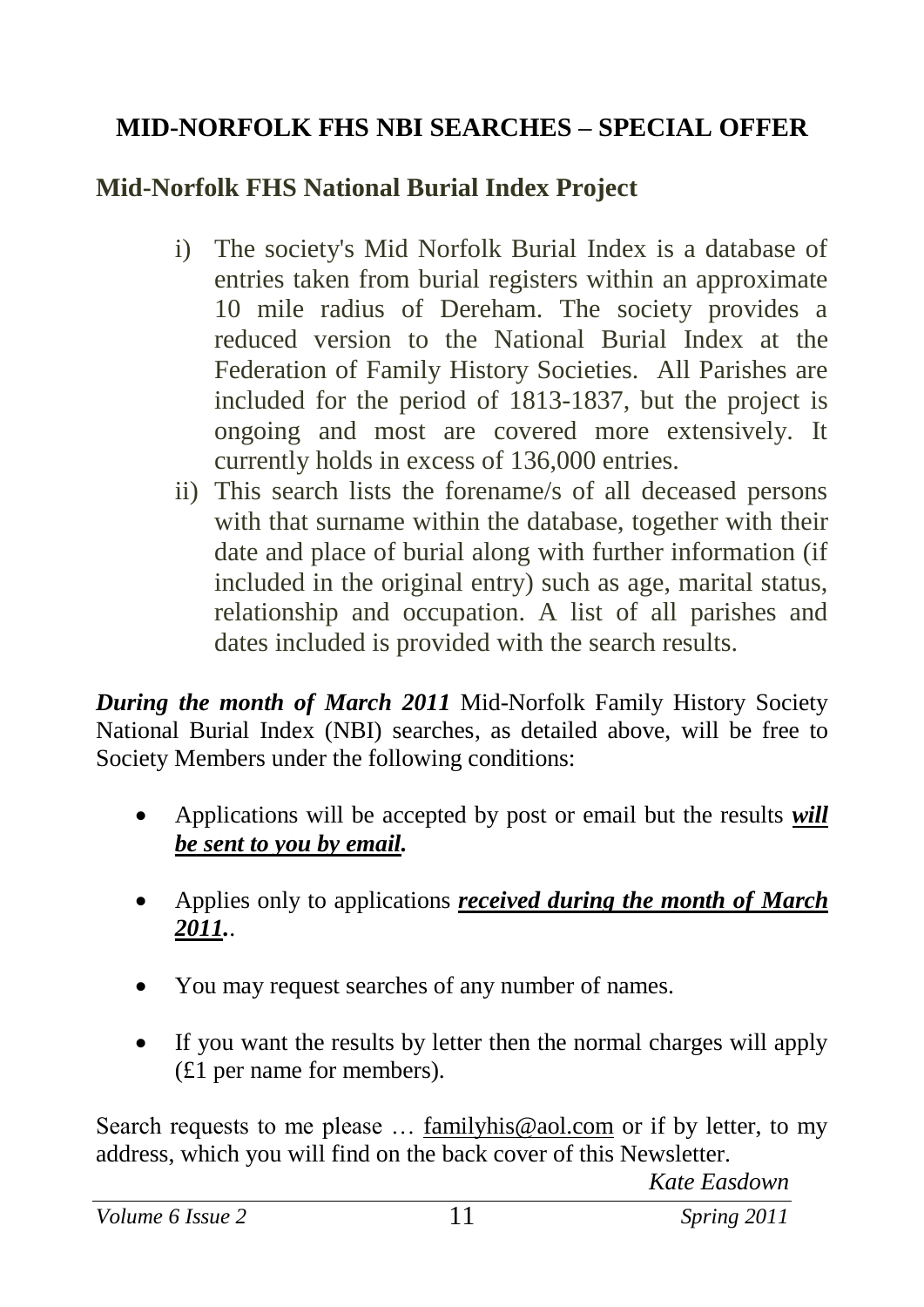### **THE GUINEA**



In our winter newsletter Kate asked how much was a guinea worth, which set me thinking as why we had such a strangely named coin, why it had such an obscure value and which of my ancestors may have used it. There is no shortage of numismatic information available on the internet, much of it far more detailed than I needed, to answer my questions. Firstly, the name: it would appear that that came from

Guinea, a country in West Africa, not a native coin, but the main source of the gold from which it was made. The guinea was first the first coin to be 'struck' by machine and was first produced in February 1663. I quickly became bogged down in almost meaningless units of measurement e.g. 44½ guineas would be made from one troy pound of 11/12 finest gold, each weighing 129.4 grains. Originally it had a value of £1, but unfortunately the price of gold fluctuated, and in consequence so did the value of the coin. Over the years, in an attempt to overcome this problem, periodically the size and weight of the coin changed, until 1717, when Britain adopted the *Gold Standard*, and the value of the guinea was fixed at 21 shillings. This remained the case until 1816 when we had a 're-coinage' which introduced silver coins - half crowns, shillings and sixpences and two years later, the crown. At the same time the guinea was replaced by a smaller gold coin, the sovereign, with a value of 20 shillings. Amongst the last guineas to be minted were the *Military Guineas,* 80,000 guineas specially produced in 1813 to pay for The Duke of Wellington's Army in the Pyrenees, as the local people would only accept payment in gold. Apparently, from the Government' s point of view, this was not such a good move, because they were reportedly traded on the open market for 27 shillings each, in paper money.

Although the guinea was replaced by the sovereign in 1816, some *professions*  continue to use *colloquial guineas,* for the sale of property, land, horses, rams, even bespoke tailoring and furniture, the extra shilling often being taken as commission, some right up to decimalisation in 1971. Even today, the guinea is still in use in the horse racing world, where a few bloodstock dealers continue to trade in guineas, and of course, we still have the classic horse races with 1000 and 2000 Guineas in their titles, but the winner's purse is now considerably more than 21 shillings to the guinea.

*Tom Garland*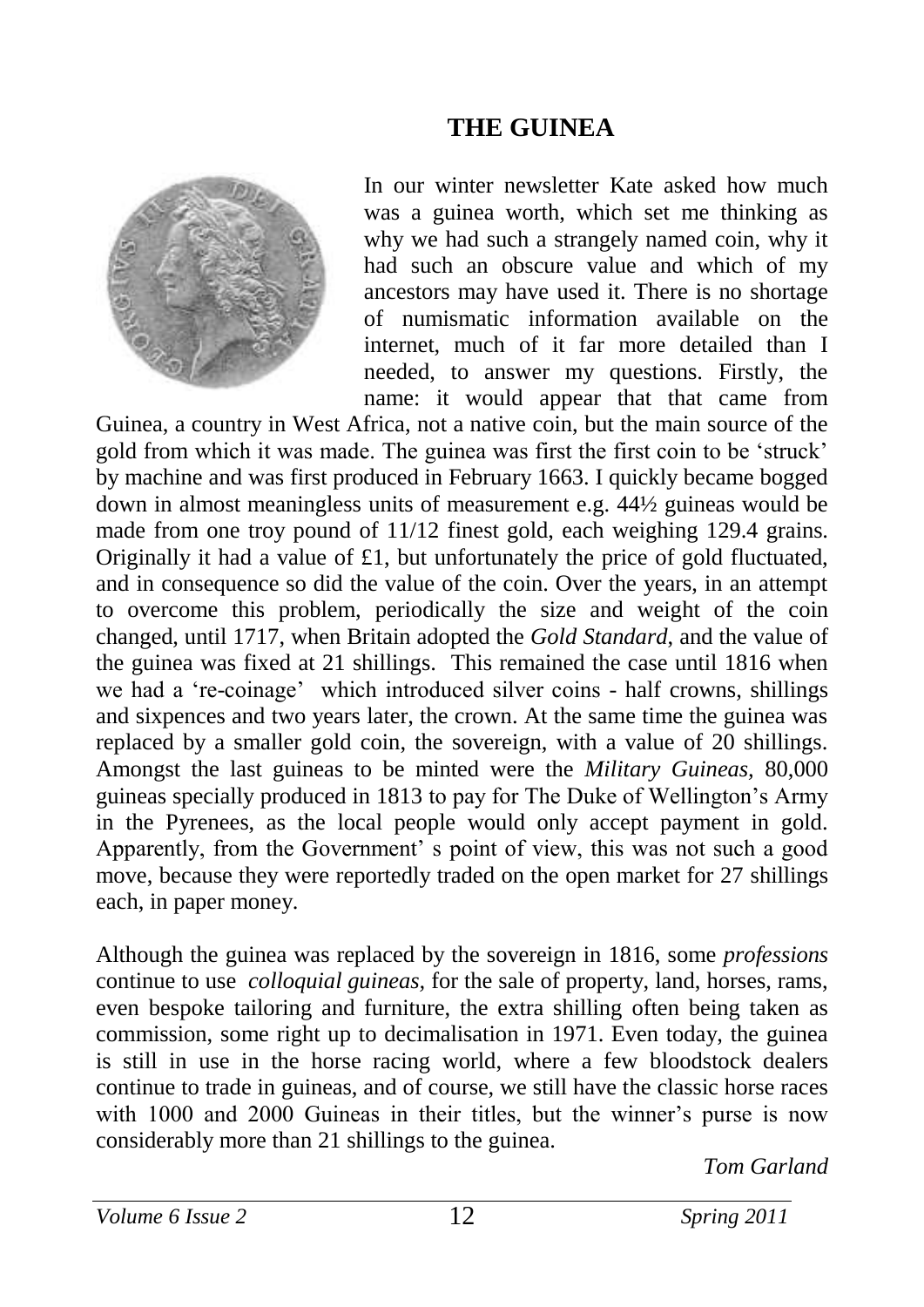#### **NEW MEMBERS' INTERESTS**

Member – 725 Mr A E Mxxxx, -----, -----, -----, ---- --- -----@-----

| <b>MOUL William</b>   | <b>Swanton Morley NFK</b> | $1770+$            |
|-----------------------|---------------------------|--------------------|
| <b>MOULD James</b>    | <b>Swanton Morley NFK</b> | $1792+$            |
| <b>MOULD James</b>    | <b>Swanton Morley NFK</b> | $1820+$            |
| <b>MOULD Thomas C</b> | Strumpshaw NFK            | $17^{\text{th}}$ C |

Member 726 – Ms L Fxxx, -----, -----, -----, ---- --- -----@-----

| <b>FOX Phillis</b> | Foxley/Dereham NFK B 1772 |               |
|--------------------|---------------------------|---------------|
| <b>FOX Robert</b>  | <b>Scarning NFK</b>       | <b>B</b> 1805 |
| FOX William Davey  | <b>Scarning NFK</b>       | <b>B</b> 1809 |

Member 727 – Mrs C Sxxxx, -----, -----, -----,

-----@-----

---- ---

| <b>ADDISON</b>  | <b>Saham Toney NFK</b> | 1779 to date  |
|-----------------|------------------------|---------------|
| <b>ADDISON</b>  | <b>Brighouse WYS</b>   | 1908 to date  |
| <b>FILBY</b>    | Lt Ellingham NFK       | $1800 - 1870$ |
| <b>FILBY</b>    | <b>Brighouse WYS</b>   | 1870 to date  |
| <b>TAYLOR</b>   | <b>Ovington NFK</b>    | $1850 - 1900$ |
| <b>CARTER</b>   | Saham                  | $1800 - 1870$ |
|                 | Toney/Shropham         |               |
|                 | <b>NFK</b>             |               |
| <b>KIDDLE</b>   | <b>Saham Toney NFK</b> | $1780 - 1800$ |
| <b>STANNARD</b> | <b>Saham Toney NFK</b> | $1800 - 1900$ |
| <b>NOBBS</b>    | Shropham NFK           | $1830 - 1870$ |
|                 |                        |               |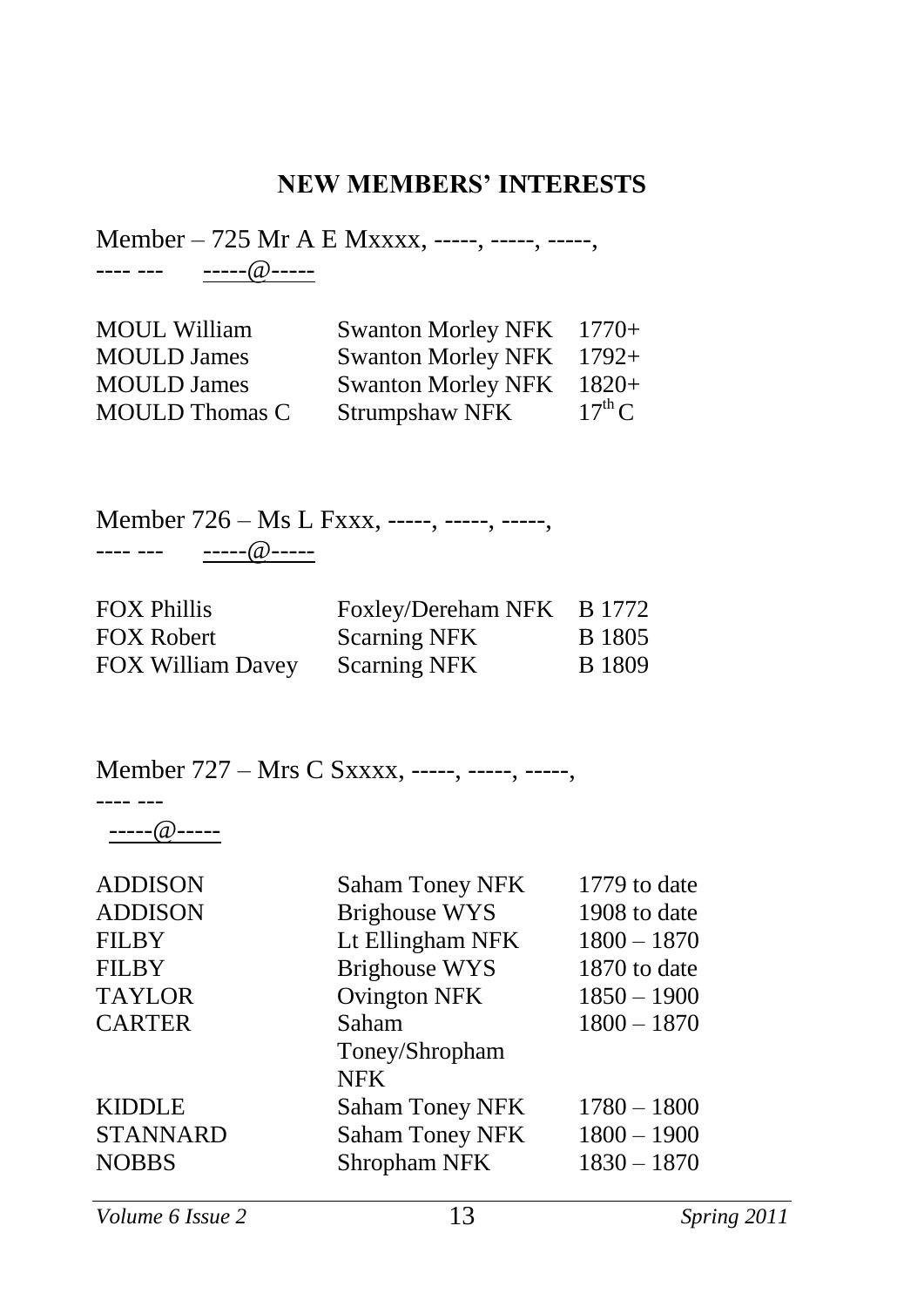#### Member 728 – Mr R A Pxxxx, -----, -----, -----, ---- --- -----@-----

| <b>PRIOR Charles James</b>  | Hackford by         | b 1810          |
|-----------------------------|---------------------|-----------------|
|                             | Reepham NFK         |                 |
| <b>HOWARD Ann</b>           | <b>Hickling NFK</b> | b 1813          |
| <b>PRIOR Martha</b>         | Hackford by         | b 1849          |
|                             | Reepham NFK         |                 |
| <b>LYNN</b> Edward          | Marham NFK          | b 1846          |
| <b>PRIOR Jane Elizabeth</b> | Hackford by         | b 1851          |
|                             | Reepham NFK         |                 |
| <b>PRIOR Charles James</b>  | Hackford by         | b 1752          |
| & Mary his wife             | Reepham NFK         | $c 1750 - 1755$ |
| <b>HOWARD Thomas</b>        | <b>Hickling NFK</b> | b 1784          |
| <b>KIDMAN</b> Lucy          | <b>Hickling NFK</b> | c 1786          |
| Keziah                      |                     |                 |

Member 729 – Mr P G Sxxxxx, -----, -----, -----,

---- --- -----@-----

SHILLING NFK Pre 1724

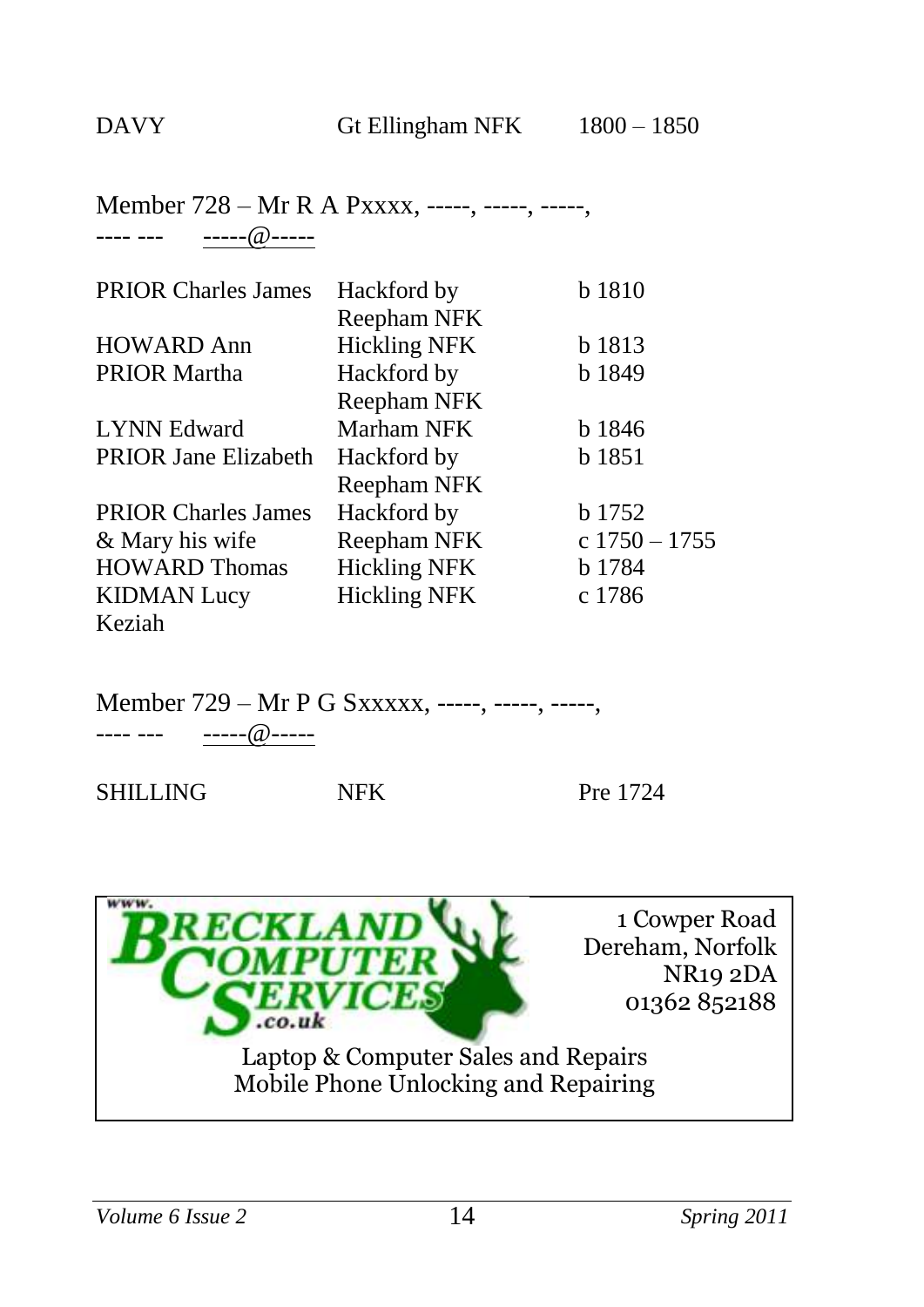#### **FRANK WHEALS 1916-2010**

Frank had been a member of the Mid-Norfolk Family History Society since 2000. I first made contact with him when I was involved with a project recording the men from East Bradenham who died in the First World War. His father, Gunner John Robert Elder Wheals died 2<sup>nd</sup> October 1917 aged 31 and is listed on the War Memorial in St Marys Church. Frank very kindly provided a photograph of his father in uniform which we were able to include in our book

When the Society visited the PRO at Kew, Frank came along to meet us and share stories of his research.. The Wheals family had been in the village of Bradenham for several generations and played leading roles in the community as carpenters, farmers and Beer house keeper/Inn keeper.

When we were organising a village history display in 2005, Frank was determined to attend. In fact he came for the whole weekend, bringing with him some very interesting photographs of his family in the late  $19<sup>th</sup>$ century in the garden of The Black Horse pub, which various family members had run since the early 1840's. These we now have in the village archives. Frank was delighted to meet the couple now living in the property which had once been the Black Horse Pub and to have the opportunity to look around what had once been home to some of his extended family.

Sadly Frank was killed last October whilst crossing the road in Walton (Surrey) Town Centre. He was 94 and had been looking forward to a cruise in November. I shall remember him for his enthusiasm for family history, his attention to detail and his love of life. We extend our sympathy to his family.

*Margaret Bohn*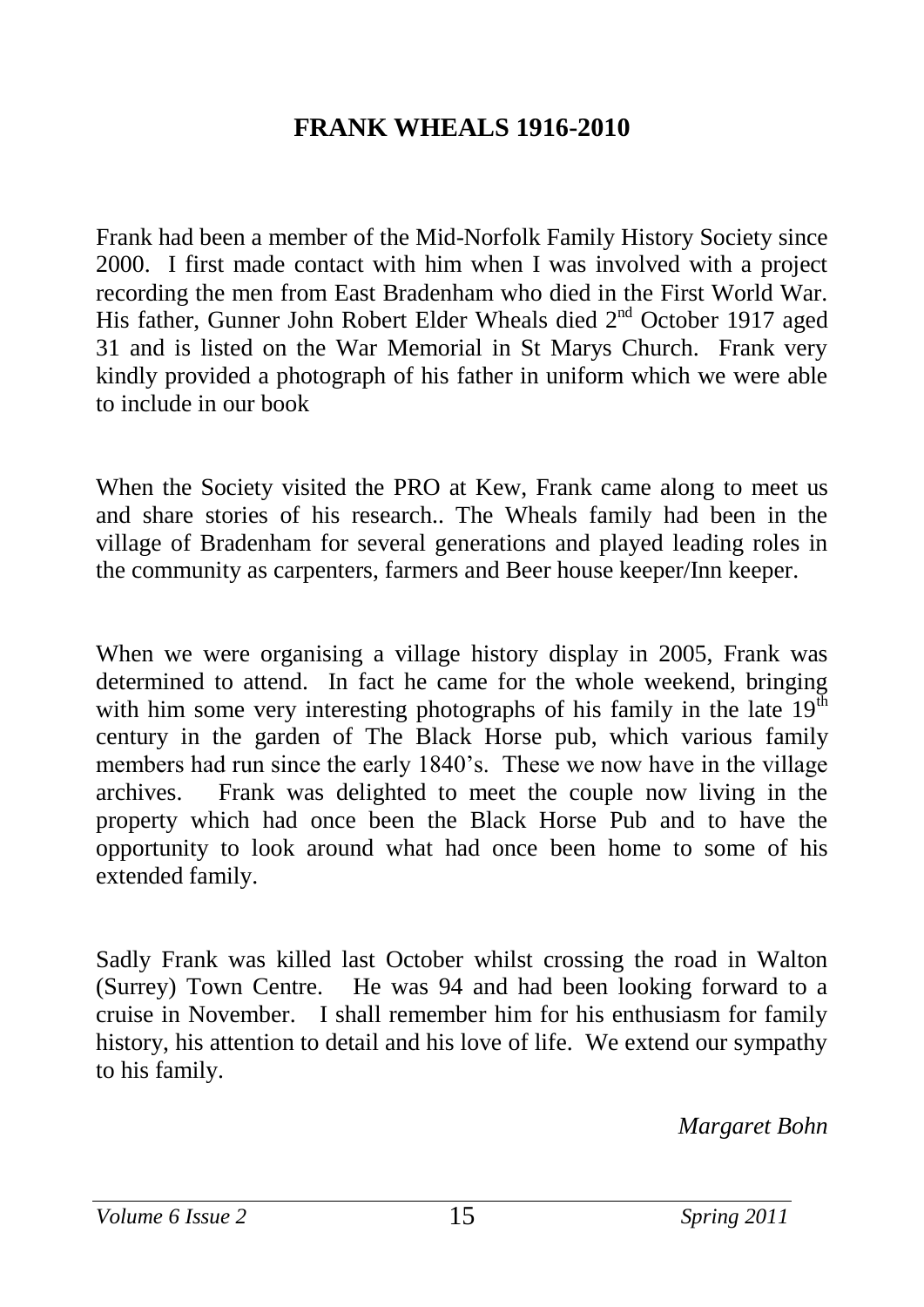**It is not always possible to write a report for meetings where the content has been too visual, and the following book titles will give members a lead if they are interested in the topics.**

### **Identifying & Dating Victorian Photographs – Speaker Tom Doig**

Several books are written by Robert Pols.

- **Dating Old Photographs**  ISBN 1853062316 or 979-1853062315
- **Family Photographs 1860-1945**  ISBN 1903365201 or 978-1903365205
- **Understanding Old Photographs** ISBN 1899536019

Also available:

 **Family Photographs & How to Date Them** by Jayne Shrimpton ISBN 1846740991 or 978-1846740992

# **Interpreting Family Military History – Speaker Neil Storey**

 **Military Photographs and How to Date Them by Neil Storey** ISBN 1846741521 or 978-1846741524

# **Appreciating Parish Records by Peter Lawrence**

# **The Parish Chest by William Tate**

I found that this is available to read on line. Type into Google the title and author and follow the link.

Most of the above books are available in our own library I believe.

*Graham*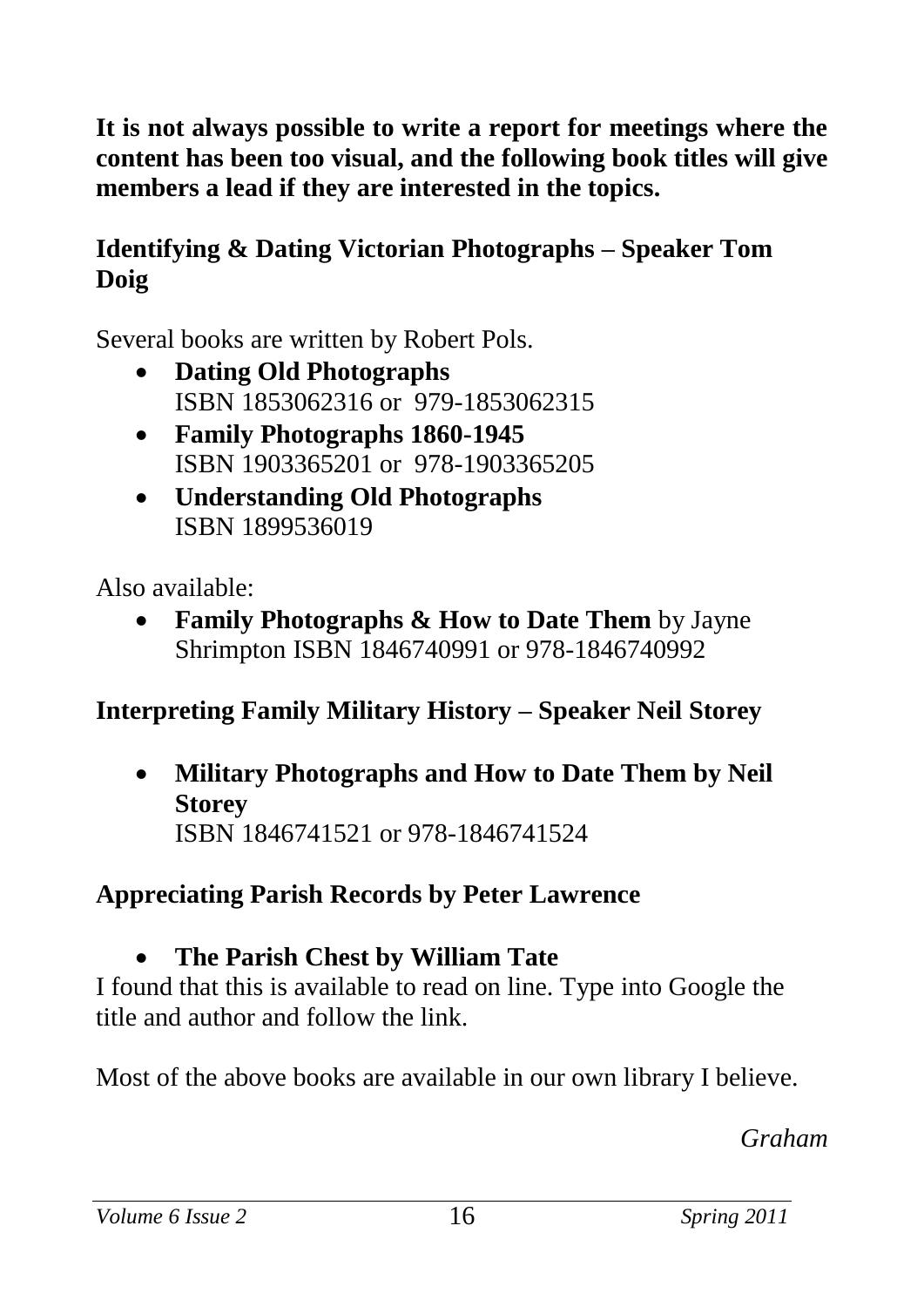#### **TRACKING THAT ELUSIVE ANCESTOR Dr Colin R Chapman**

*Dr Colin Chapman was the speaker at last April's meeting and this is the first opportunity I have had to include it in the Newsletter.*

Colin started by setting our minds at rest that he was actually going to talk about People Migration rather than a scientific one. A suitable introduction was an advert from 1853 showing that it would cost between 13 and 21 guineas for first and second class travel and £8 16s steerage to get to America. He also pointed out how important bullock carts had been across the world in moving people on their migrations.

He explained that we should look for both vertical – social or financially, and horizontally – occupational and geographically. Where we often think little change took place in social standing this was not always the case, and records can show that people have moved both up and down the rankings according to circumstances.

Equally people stay in an area but change their occupation, so a record might not look promising on occupation but other checks show differently.

He explained Emigration as movement from a hamlet to township, parish to parish, county to county or region to region.

Early records are often difficult, as it was not seen as important if somebody moved. Somebody moving from London to York or New York made little difference. The receiver might take a different view, however. Free search of American records of immigrants at [www.ellisisland.org](http://www.ellisisland.org/) It was interesting to hear Roderic Woodhouse account his visit to Ellis Island after the break.

Passenger Lists (1890 – 1960), often from Liverpool, to America are an example. They can be viewed free at www.findmypast.com but need payment for the full results.

Colin then suggested some reasons why people moved. The most forceful was for **Food**! Clearly in our distant past we had all moved around looking for food, and only slowly learnt how to grow your own! Although secondly Colin listed **Work** clearly they are often linked. No money = no food. As further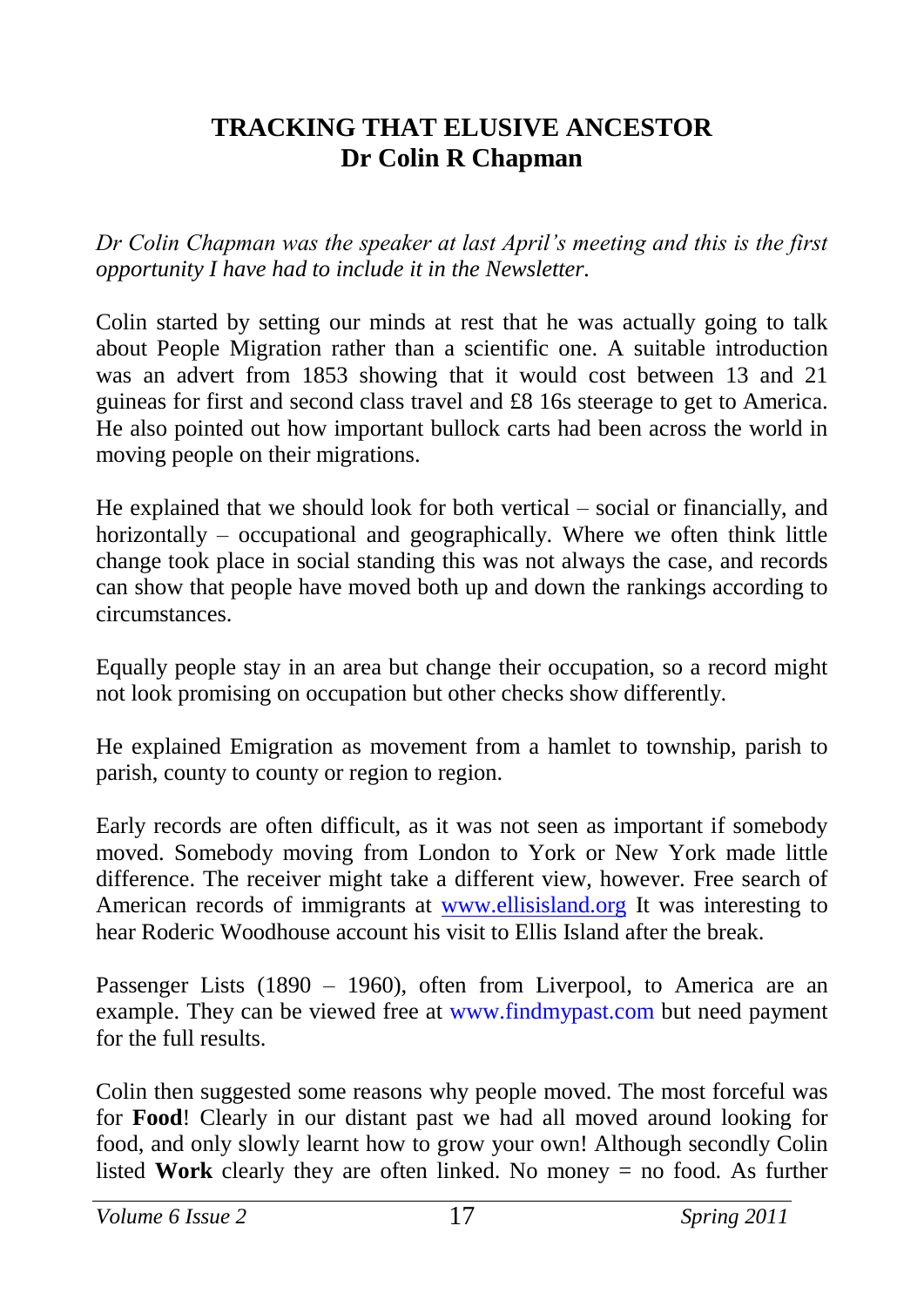examples Colin mentioned The Irish potato famine and projects like the Seven Bridge, building canals and railways, where large numbers of people followed the work.

Many people moved from the countryside to the towns and cities in the 1840/60 as industry developed and agricultural work became less attractive or available. His third reason was looking for a **SPOUSE**. Often looking where markets and fairs are held in an area could prove a link when somebody moves away. Perhaps they found a spouse and went to stay. These reasons were of free will but others were not*. For The Rest of Your Natural Life* must have been received with mixed feelings by criminals. It certainly gave them a fresh start far away from their natural surroundings. However, stealing 3 goslings hardly seems fair punishment. I'm sure they were not my Rudd's that were sent from near Reepham!

Anyway many citizens were sent to America and Australia. Others travelled because of religious freedom – Mormons, Catholics, Jews and The Pilgrim Fathers come to mind.

A further category that was mentioned was **Migration Organisers.** Individuals paid for people to move; Parish Vestries (Poor Law 1552-1834) were used to move people perhaps to gain an apprenticeship and thus remove them from the immediate financial responsibility of the parish. Vestry Minutes can prove useful for research.

The Emigration groups and societies frequently organised migration. There were groups that specialised in children, Dr Barnardo's, Women, Middle Class, Occupations etc.

Immigration records can be found at FO 83/21-2.

Another way to try and track a lost relative might be to look at possible routes that people were using at the time.

Cross-country might be on foot, by horse or carriage, possibly on a road or ancient way. These might be a ridgeway, pre-Roman trackway or religious route.

Water, sea, river or canals were often used where we might not consider them today.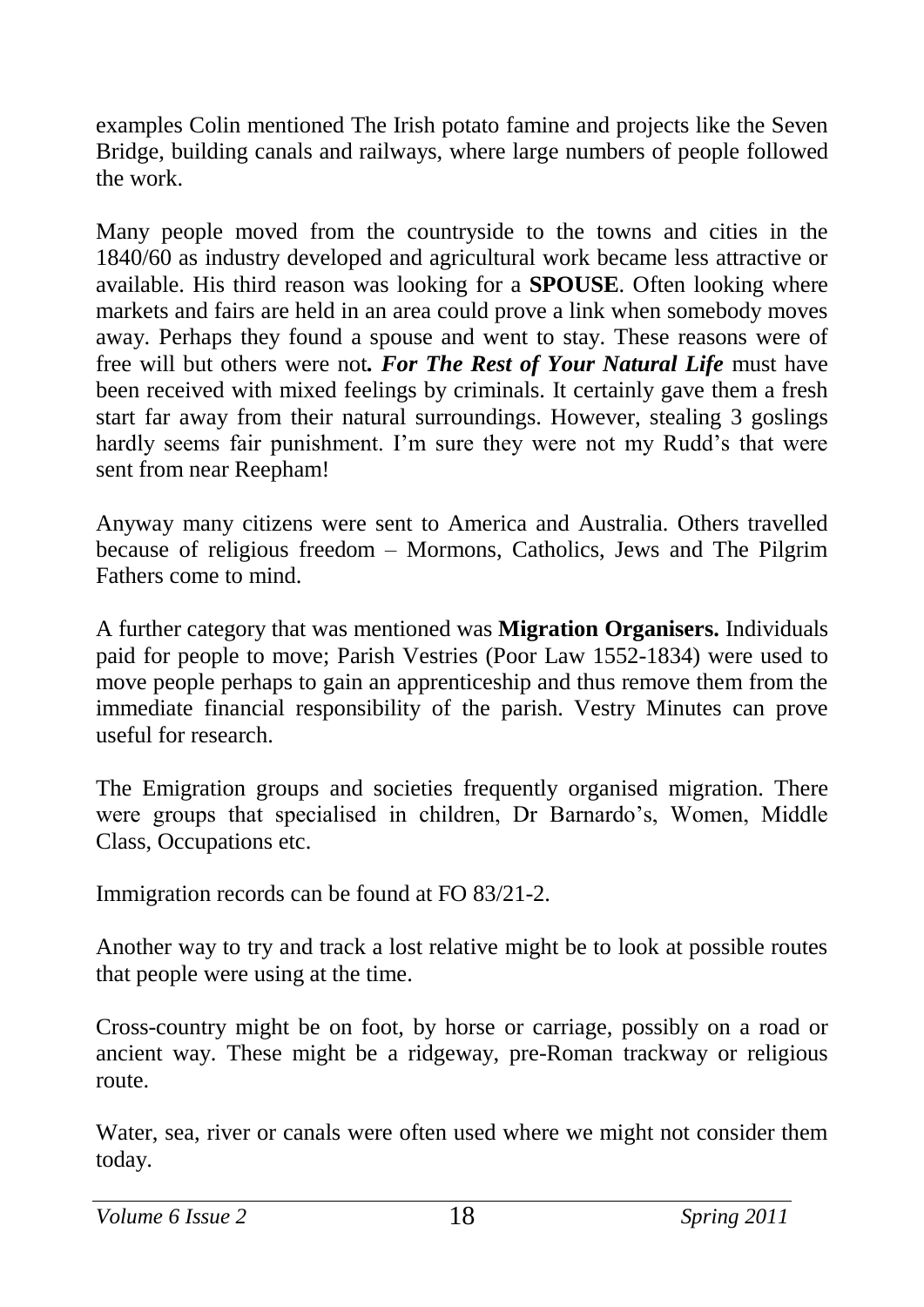As these new modes of transport developed they of course gave a new means of learning a crust so, for example, people moved along new canals as they were developed as a source of work. Sometimes they returned 'home' or literally found a new life and went missing from our local radar.

As time progressed rail and then air became further possibilities to consider.

### **COMPETITION CORNER**

The question for the Winter 2010 competition was …

*I was watching the television recently when the racehorse sales at Newmarket were featured, but all the prices were in guineas, this apparently is traditional. So how much, in UK pounds, would I pay for a horse costing 1000 guineas?*

And Tom put pen to paper and came up with the answer in verse ..

The guinea, originally worth a pound, in days of old, Was a monetary coin made from African gold. But later, it simply denoted the sum of 20 shillings plus one, Which remained the case until 1971

Then, even with decimalisation, the term managed to survive Retaining the same value, but NOW - 100 pence plus five. Therefore, 1000 guineas, in the modern sense, Equates to the sum of £1050 and zero pence.

The winner of a voucher for one annual subscription to the Mid-Norfolk Family History Society is Sheila Moulton.

**The question for the Spring competition is ……………..**

**How many children did Queen Victoria have? And what was the name of her eldest child?**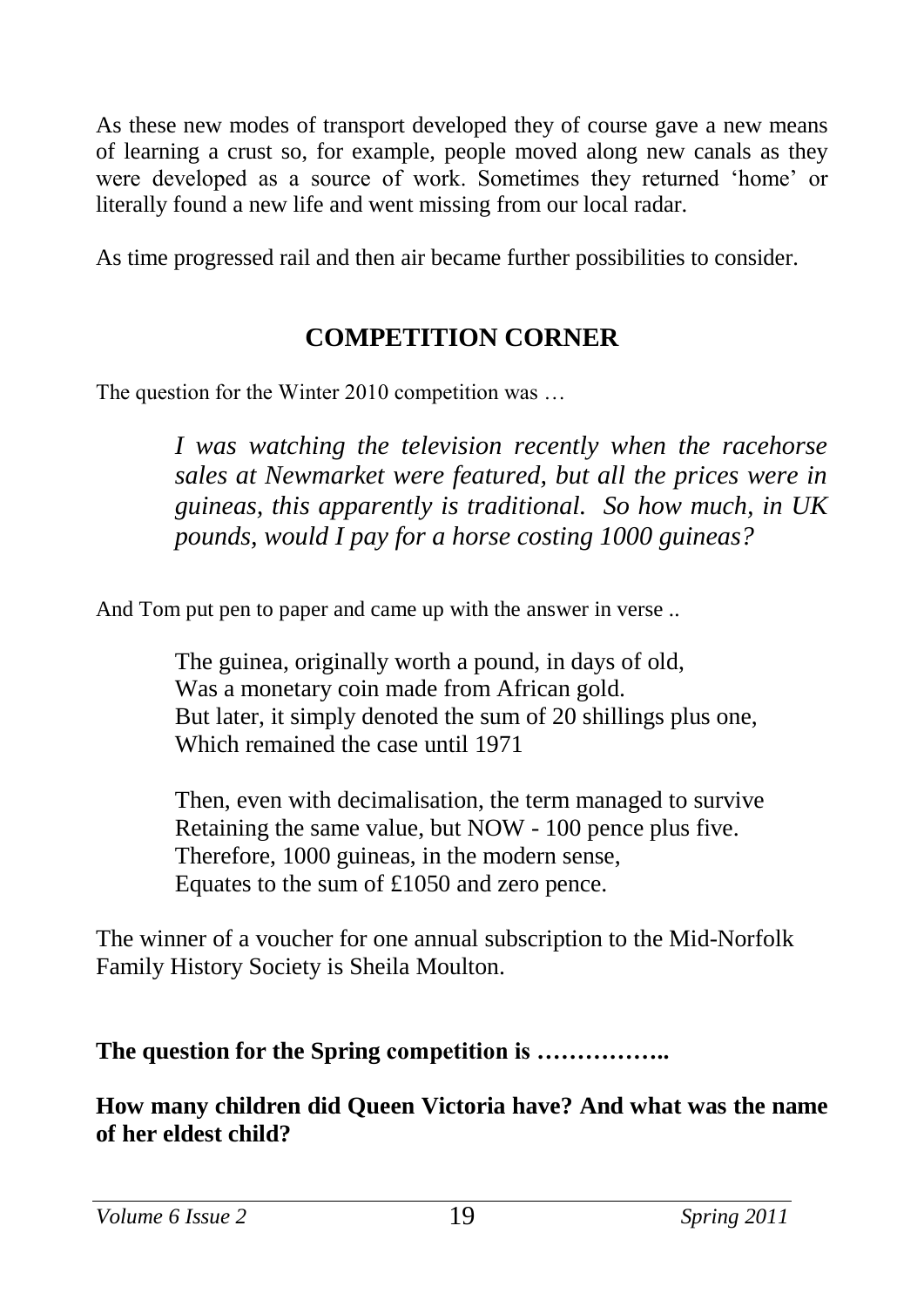Answers to Kate please by  $20^{th}$  April 2011 ... either

*email* [\(familyhis@aol.com\)](mailto:familyhis@aol.com) or *post* (address on back cover of this Newsletter),

or

*bring* your answer to the meeting on  $19<sup>th</sup>$  January 2011 and hand it to Sue when you sign in.

Correct answers will be put into a bag and drawn at the April meeting.

There is one prize, which is the winner's choice of one annual single membership subscription, which will be in the form of a voucher **OR** the choice of one of the Mid-Norfolk Family History Society publications posted to the winner's home address.

Open to members only, UK or overseas. One entry per member. Please include your membership number with your entry.

 $\ast$ 'FindMyPast' has offered a subscription renewal discount of 10% to FFHS Members as an added incentive for joining/rejoining. The code is FED65. The code cannot be used in conjunction with any other promotion or free trial and it will expire on 31 July 2011.

#### $\ast$ **Ancestry now have searchable BMD 1837 - 2005 online!**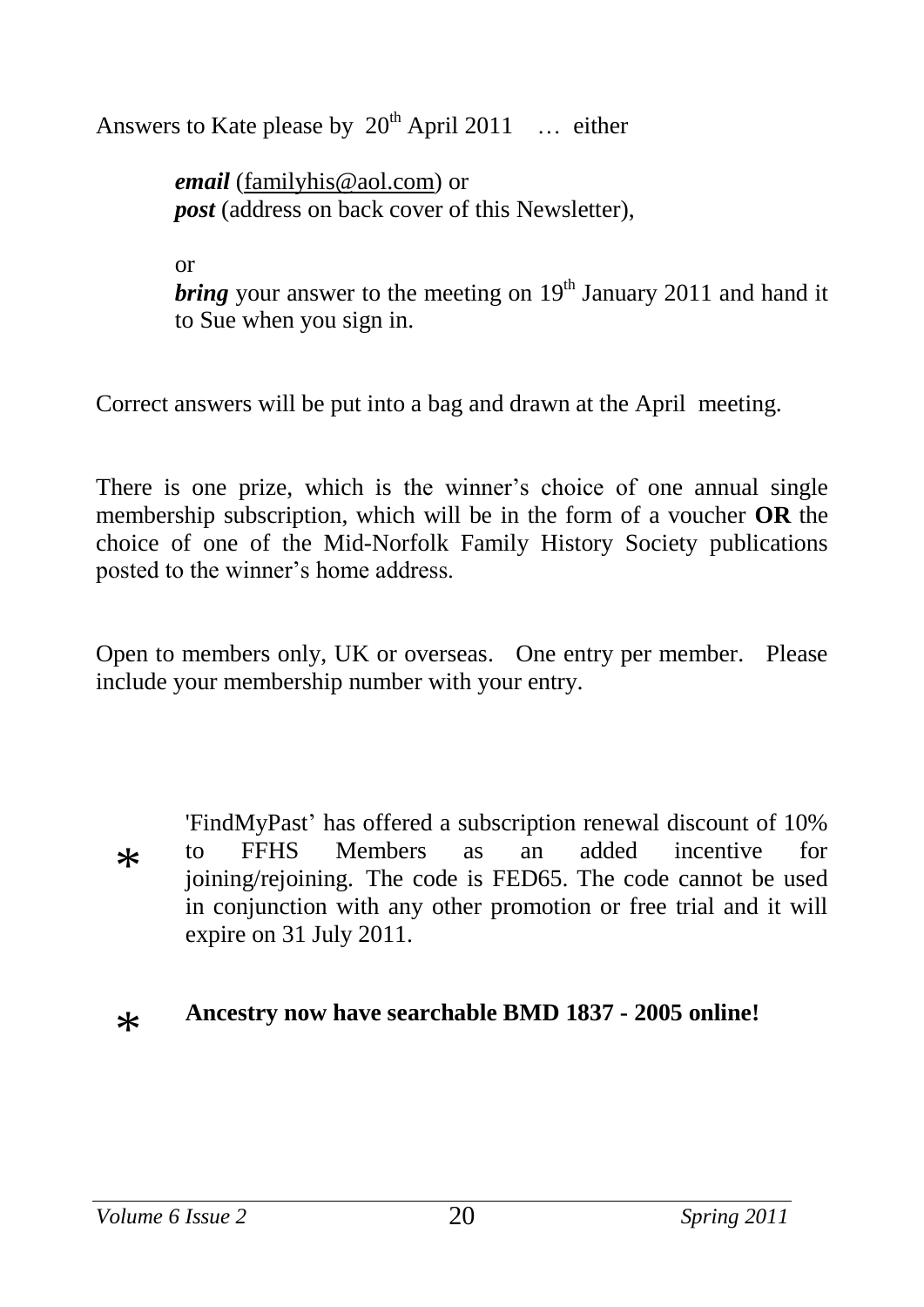# **THE SOCIETY'S PUBLICATIONS**

Please check the Mid-Norfolk Family History Society website [www.tsites.co.uk/sites/mnfhs/](http://www.tsites.co.uk/sites/mnfhs/) - for a complete list of the Society publications, with prices and postage rates.

The postage rates are increasing in April, the new rates will be on the website.

*Kate*



*Please be aware that any contract or agreement made between members and members or researchers/ advertisers is on their own terms, and is therefore not the responsibility of the Society. However, we would like to know of any problems encountered and may cease accepting advertising.*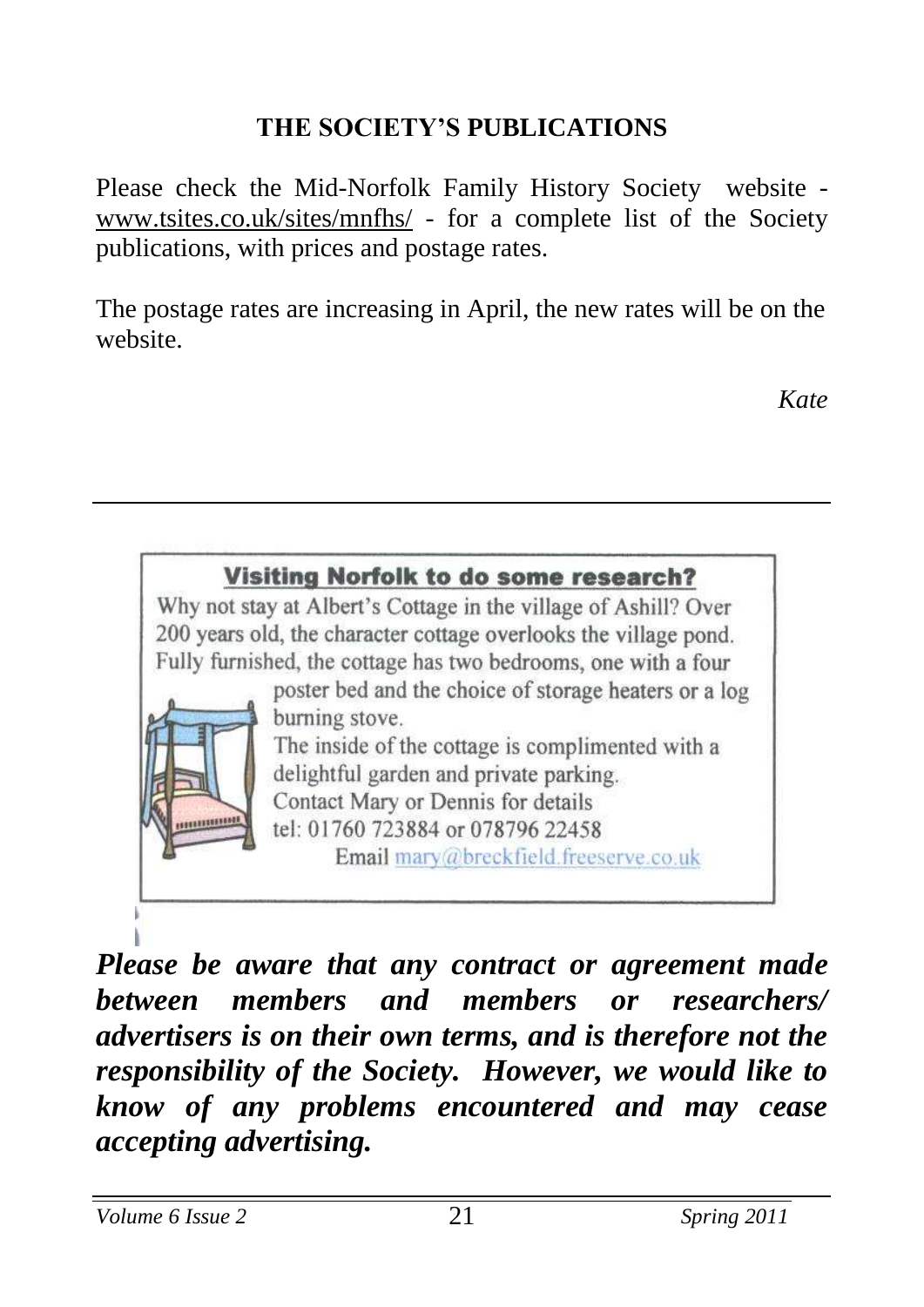# **NORFOLK RESEARCH**

Parish Records and Census Searches £5 per hour Send S A E for details to: W Hepburn, 11 Preston Avenue, Wymondham, Norfolk NR18 9JC Or contact by email: Willie.h.1945@virgin.net

### **WILLIAM FADEN AND NORFOLK'S 18TH CENTURY LANDSCAPE**

Earlier in the year Andrew McNair spoke to the Society on 'Maps and Family History' and promised to let us know when his book 'William Faden and Norfolk's 18th Century Landscape' was published. This finally was the case in November 2010.

It is written by Andrew McNair and Tom Williamson, who is Professor of Landscape History at the University of East Anglia. The book has an ISBN 9781-905119-349 and is published by Oxbow Books of Oxford. It is available at Jarrold's and Waterstones but the cheapest alternative is Amazon who do not charge postage and have a small discount.

Please contact Andrew on 01362 683372 if you have any queries.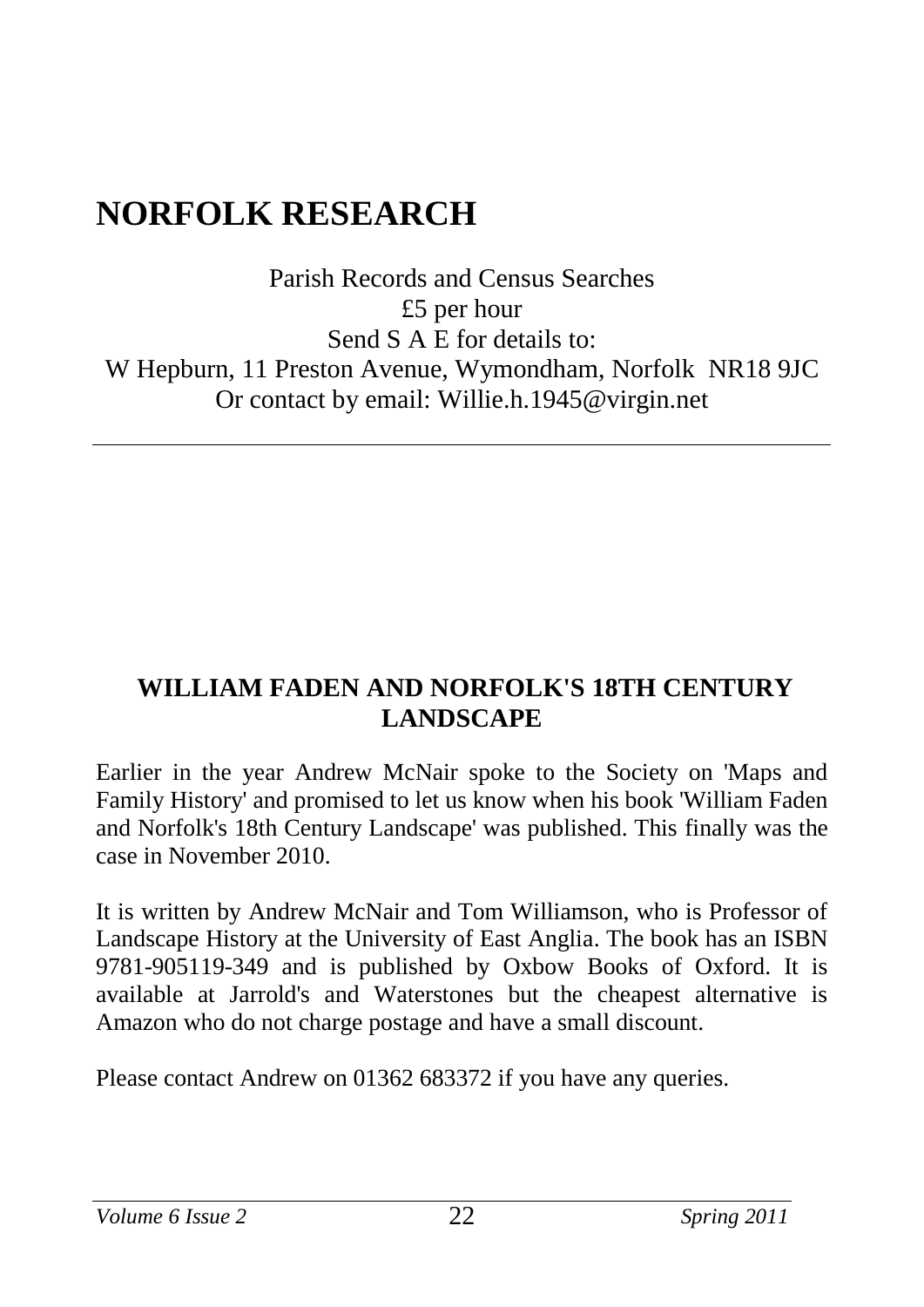# **Tracing Your Family Tree? Norfolk**

**Suffolk, Cambridgeshire, Essex and Lincolnshire**

# **Professional Researcher**

**Gill Blanchard BA, MA Post. Grad. Cert. Ed (PCE)**

# **Record Office and Freelance since 1992**

# **Family History Courses available**

**84 Rupert Street Norwich, Norfolk NR2 2AT**

**Tel: 01603 633232**

**[gblanchard@pastsearch.co.uk](mailto:gblanchard@pastsearch.co.uk) [www.pastsearch.co.uk](http://www.pastsearch.co.uk/)**

**I am a qualified historian and researcher providing a full range of services including: Compiling Family Trees, Writing Your Family History, Local History, House History & Photography**